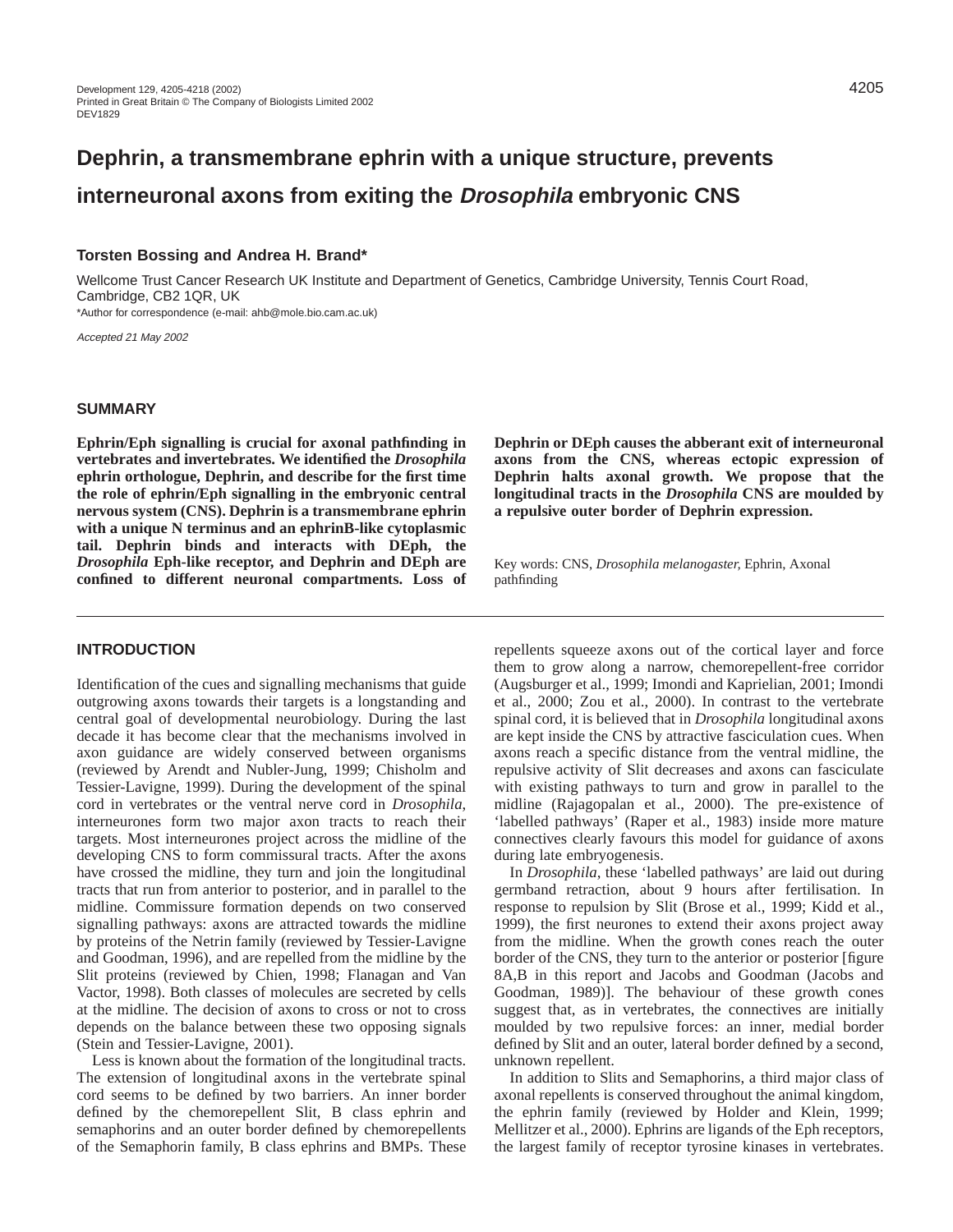Ligands and receptors are grouped into an A and a B class. Ligands of the A class are tethered to the cell membrane by a GPI anchor. B class ligands have a transmembrane domain and a short cytoplasmic tail.

Ephrin/Eph signalling is important for a diverse array of developmental processes (reviewed by Holder and Klein, 1999) such as topographic mapping of retinal axons onto the tectum in chick embryos (Cheng et al., 1995; Drescher et al., 1995), synaptic remodelling in the adult brain (Gao et al., 1998) and vasculogenesis (Gerety et al., 1999). Ephrin/Eph signalling is cell contact mediated and depends on the clustering of receptors and their ligands (reviewed by Holder and Klein, 1999; Mellitzer et al., 2000; Wilkinson, 2001). Multimerisation activates the kinase activity of the receptor and leads to the phosphorylation of tyrosine, serine and threonine residues in its cytoplasmic tail. The phosphorylated residues permit the binding of a battery of downstream effectors. Eph receptor activation can trigger the depolymerisation of actin in growth cones and can modify integrin based cell adhesion.

Interaction between ephrins and Eph receptors can also activate the ligand (Brueckner et al., 1997; Holland et al., 1996). Tyrosine residues in the cytoplasmic tail of B class ephrins become phosphorylated upon binding to Eph receptors. Cell culture experiments suggest that B class ephrins are clustered into membrane microdomains (rafts) and signal back to the ligand-expressing cell by recruitment of PDZ binding proteins, serine/threonine kinases (Bruckner et al., 1999) and SH2/SH3 adaptor proteins (Cowan and Henkemeyer, 2001). Such bidirectional signalling is important for the formation of the corpus callosum in the vertebrate brain (Kullander et al., 2001; Orioli et al., 1996), to prevent the formation of gap junctions (Mellitzer et al., 1999) and to preclude cell intermingling between rhombomeres in the hindbrain (Xu et al., 1999). The targets and components of the pathway triggered by ephrin activation are not clearly defined yet, but modification of cytoskeletal components and cell adhesion seems to be the main output (Cowan and Henkemeyer, 2001).

The role of ephrins in axon repulsion in vertebrates (reviewed by Wilkinson, 2001) and the identification of an Eph-like receptor (Scully et al., 1999) expressed on the longitudinal axons in *Drosophila* embryos, prompted us to search for an ephrin orthologue in *Drosophila*. We have identified a single *Drosophila* ephrin orthologue, Dephrin. The homology of Dephrin to other ephrins is restricted to the ephrin domain and the most C-terminal amino acids, which form a 'B-like' cytoplasmic tail. Our structural analysis confirms that Dephrin is a transmembrane protein with a cytoplasmic tail. In contrast to all other ephrins, Dephrin has no obvious signal peptide and is cleaved at the N terminus. Dephrin is broadly expressed in neurones and localised on neuronal cell bodies but absent from axons. Conversely, DEph, the *Drosophila* Eph-like kinase, is localised on all interneuronal axons and is absent from cell bodies. We show that inactivation of Dephrin and DEph by RNAi results in the fusion or loss of commissures and breaks in the connectives. Analysis of single axons shows that the loss of Dephrin or DEph causes the aberrant exit of interneurones from the CNS. Ectopic expression of Dephrin in single glial cells or in all midline cells prevents axon extension. We show that these phenotypes rely on Dephrin/DEph interaction. DEphrin binds to DEph in cell culture and repulsion by Dephrin can be overcome by lowering the level

of DEph expression. Our results indicate that signalling between Dephrin and DEph creates repulsive barriers that border the commissures and connectives of the embryonic CNS.

### **MATERIALS AND METHODS**

#### **Fly lines**

Oregon P embryos served as wild-type controls and were used for dsRNA injections. Transgenic flies were generated by DNA injection into *yw; P(ry,* ∆*2-3), Sb/TM6, Ubx* embryos (Robertson et al., 1988) as described previously (Brand and Perrimon, 1993). The following GAL4 and UAS lines were used: *sim-GAL4* (Scholz et al., 1997), *GAL424B* (Brand et al., 1993), *GAL41580* (Hidalgo et al., 1995)*, GAL4CY27* (E. L. Dormand and A. H. B., unpublished), *UAS-Dephrin* (line 31.19) and *UAS-tauGFP6* (line 12/2/3) (Kaltschmidt et al., 2000). GAL4CY27 drives expression primarily in MP2 neurones. In stage 17 midline neurones and neurones of the lateral CNS are added to the expression pattern.

#### **Molecular biology**

RNA was isolated from embryos of all stages according to the method of Brown and Kafatos (Brown and Kafatos, 1988). Isolated RNA was reverse transcribed using the SMART RACE cDNA Amplification kit (Clontech). The pool of synthesized first strand cDNAs served as templates for 5′ RACE PCR using two different *Dephrin*-specific primers and a commercially available 5′ RACE primer (Clontech). PCR products were cloned into the pCR 2.1-TOPO vector (TOPO TA Cloning Kit, Invitrogen) and sequenced.

Genomic sequence was obtained by *Eco*RI restriction and subsequent ligation of genomic DNA isolated from adult flies. The circularized genomic DNA fragments served as templates for inverse PCR using *Dephrin*-specific primers. PCR products were cloned into the pCR2.1-TOPO vector and sequenced. We also performed PCR on genomic P1 clones (DS04877, DS00309 kindly provided by Steve Russell) to which *Dephrin* has been mapped by hybridisation to P1 blotted filters (Research Genetics).

All constructs were generated by PCR amplification using suitable 5′ and 3′ primers with added restriction sites. The PCR fragments were sequenced and cloned into the pUAST or pWR-Pubq (a kind gift from Nick Brown). For a detailed protocol see [http://www.elc.cam.ac.uk/~brandlab/index.html.](http://www.elc.cam.ac.uk/~brandlab/index.html)

#### **ESTs**

The following ESTs from the BDGP are derived from the *Dephrin* RNA and contain the start codon: LD01709, LD11081, LD17721, LD01229 and LD11109. LD11109, LD01229 were sequenced. GH24276, GH24311 are partial cDNAs starting 724 bp downstream of the first methionine and include the 3′UTR. The 3′UTR of GH24276, GH24311 and LD01229 are identical. LD11109 has a 300 bp shorter 3′UTR.

#### **Cell culture**

*Drosophila* S2 cells were grown in Schneiders medium with 10% heat-inactivated fetal bovine serum (FBS) added. The calcium phosphate method was used for transformation. To express the various UAS constructs we co-transfected the UAS vectors with a plasmid carrying the alcohol dehydrogenase promoter in front of GAL4. 10 µg of each plasmid were added to 600 µl transformation mix. Cells were kept in the transformation mix for 16-20 hours at room temperature (RT), washed twice with Schneiders medium with 10% FBS and plated back into the six-well plates used for transformation. Cells were harvested after 3 days at 28°C.

For antibody stainings and binding assays, cells were plated into a small silicone rubber ring onto the surface of a clean coverslip. Cells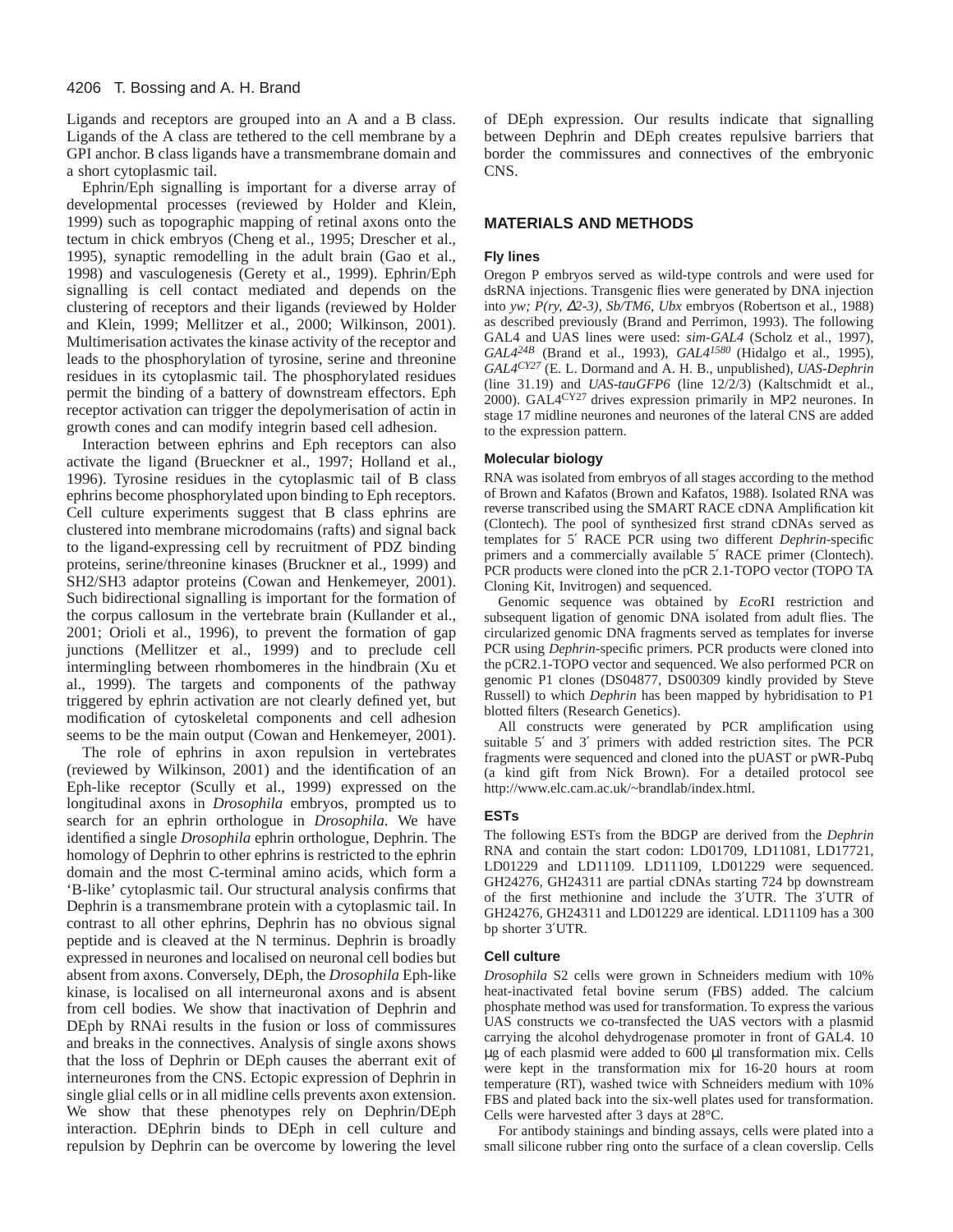



**Fig. 1.** Dephrin is a membrane protein with a cytoplasmic tail similar to B class ephrins. (A) Structural comparison between Dephrin, a vertebrate B class and an A class ephrin. The C terminus of Dephrin includes two predicted transmembrane domains (grey box). In contrast to all other ephrins, Dephrin also has a predicted transmembrane domain in front of its ephrin domain (black box) and no obvious signal sequence (hatched box in ephrin B1 and A1). Numbers are amino acid positions. Lines at the top denote different parts of Dephrin included in the indicated constructs. (B) ClustalW alignment of the most C-terminal amino acids of Dephrin and a B class ephrin. The tyrosine residue at the –3 position from the C terminus (star) is conserved in Dephrin. (C,D) The ephrin domain of Dephrin is extracellular. (C) Antisera against the ephrin domain of Dephrin bind to the surface of non-permeabilised *Drosophila* S2 cells in vivo. (D) Treatment of S2 cells with doublestranded (ds)Dephrin RNA greatly diminishes the antibody signal. (E) Incubation of S2 cells with dsDephrin RNA significantly reduces the expression of Dephrin. Anti-Dephrin recognizes two strong bands in lysates from untreated S2 cells (control). In dsDephrin RNA treated cells (RNAi), the bands are nearly absent. Protein mass in kDa  $(\times 10^3)$  on the left, exposure time on the right. Actin served as loading control. (F-I) The C terminus of Dephrin is protected from proteinase digestion. Proteinase K is not able to digest the C-terminal GFP tag in Dephrin-GFPexpressing embryonic clones (F, red) but the proteinase destroys the extracellular ephrin domain (G, red). Without proteinase incubation, anti-GFP (H, red) and anti-Dephrin (I, red) bind to their antigen at the membrane. Clones in F-I were stained without detergent. Dephrin-GFP fluoresces strongly only in the cytoplasm. (J,K) The N terminus of Dephrin (aa 1-202) is necessary for membrane localisation of the protein. In S2 cells transfected with full length Dephrin (Dephrin), the protein is localized at the membrane and in cytoplasmic

vesicles (J). Expression of an N-terminal truncated form of Dephrin (Dephrin∆N-Term) in S2 cells results in a diffuse cytoplasmic distribution of the protein (K). The high level expression of Dephrin∆N-Term obscures endogenous DEphrin at the membrane. (L) The C terminus of Dephrin (aa418-aa652) serves as membrane anchor. S2 cells were transfected with a C-terminal truncation of Dephrin (Dephrin∆C-Term) or full length Dephrin (Dephrin). Only cells expressing Dephrin∆C-Term showed a strong accumulation of the protein in the medium.

were washed three times with PBS, incubated with DEphex-GFP medium (30 minutes at RT) or anti-Dephrin (1 hour at RT), washed six times with PBS and fixed with 20% formaldehyde in PBS (10 minutes). To detect DEphex-GFP, cells were incubated with α-GFP primary antibody in PBS (1 hour at RT), washed ten times with PBS and incubated with secondary antibody in PBS (1 hour at RT). To detect anti-Dephrin, the cells were washed 10 times with PBS and incubated with the secondary antibody in PBS (1 hour at RT). For all other antibody stainings cells were permeabilised by addition of 0.3% Triton X-100 to PBS (PBT).

### **Protein biochemistry and antibody generation**

Protein was isolated by homogenisation of embryos of all stages in protein sample buffer [62.5 mM Tris (pH 6.8), 50% glycerol, 1% SDS, 0.02% Bromophenol Blue] or by dissolving cell pellets in cell lysis buffer [50 mM Tris (pH 7.8), 150 mM NaCl, 1% IGEPAL]. SDS-PAGE and western blots were performed according to standard procedures.

We generated a polyclonal antiserum against the extracellular

domain of Dephrin (aa 242-423). The *Eco*RI fragment from EST GH24276 was cloned into the pRSET C expression vector (Invitrogen). Protein expression was induced in C41 cells (Miroux and Walker, 1996) by addition of 0.2 mM IPTG and the bacteria were incubated for 8 hours at 37°C. Protein was prepared under denaturing conditions (8 M urea) using standard protocols (QIAexpressionist). Rabbits were immunised according to the manufacturer's protocol (abcam).

### **Immunohistochemistry and in situ hybridisation**

Immunohistochemistry was performed as previously described (Bossing et al., 1996). The following primary antibodies were used: mAb BP102, 1:50 (kindly provided by N. Patel) (Seeger et al., 1993); anti-DEK, 1:10 (Scully et al., 1999); anti-Fasciclin II, 1:5 (kindly provided by C. S. Goodman); anti-futsch (22C10), 1:10 (kindly provided by S. Benzer) (Fujita et al., 1982); anti-GFP, 1:2000 (abcam); anti-wrapper, 1:10 (Noordermeer et al., 1998) and preadsorbed anti-Dephrin antiserum, 1:1000. Secondary antibodies conjugated to alkaline phosphatase, biotin, HRP (Jackson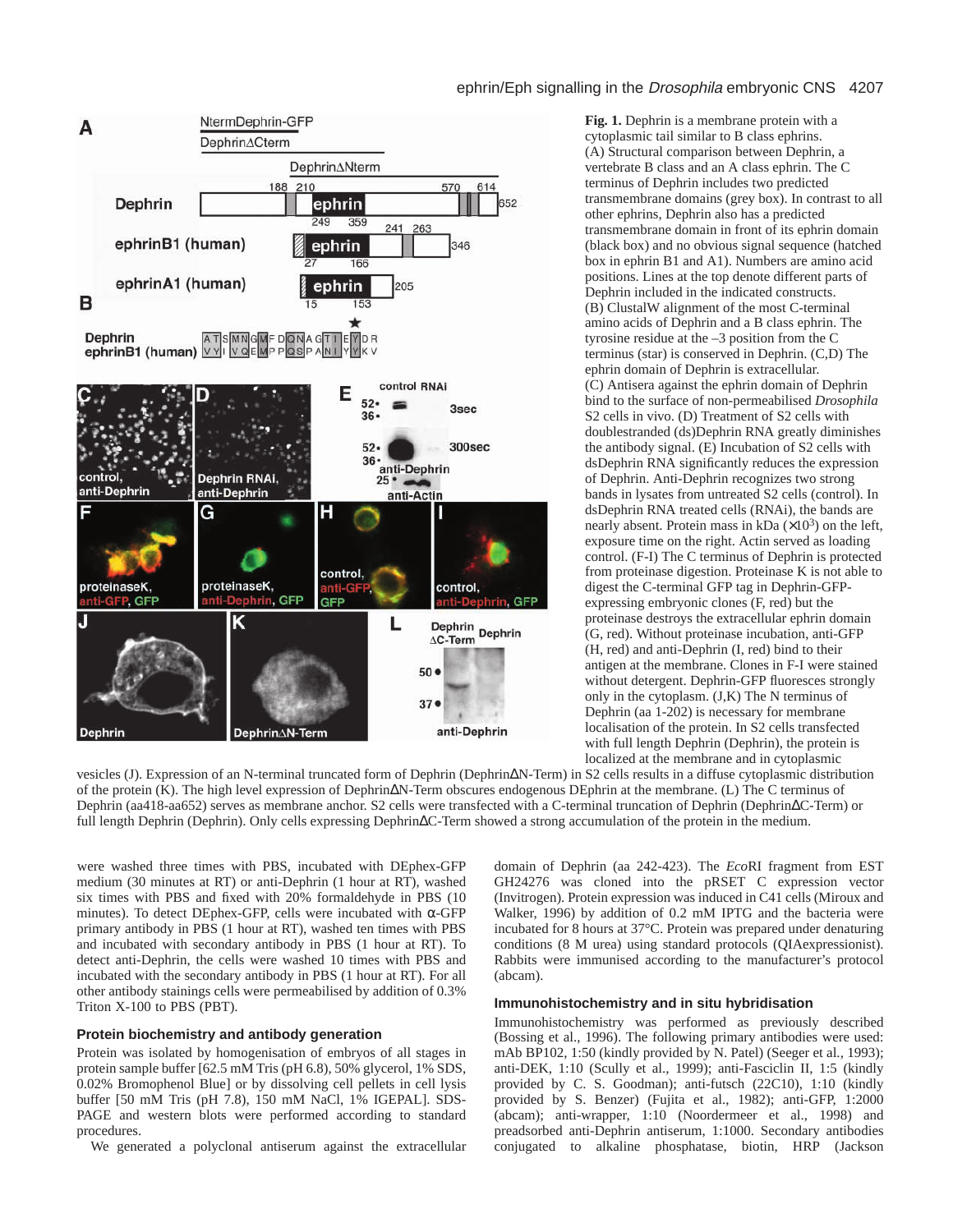

**Fig. 2.** Dephrin is cleaved at the N terminus and shows no alternative translation. **(A)** Western blots of embryonic lysate reveal a band around 75 kDa, the predicted size of Dephrin and a band at 52 kDa. (B,C) Mosaic clones were generated by injection of a UAS plasmid carrying a fusion of GFP to the N terminus (B, GFP-Dephrin) or the C terminus (C, Dephrin-GFP) of Dephrin. In embryonic cells expressing GFP-Dephrin, the GFP (green) is mainly localised in the cytoplasm, whereas Dephrin (red) accumulates at the membrane (B). The different subcellular localisation of the two parts of the fusion protein indicates a cleavage at the N terminus. In cells expressing Dephrin-GFP (C), the GFP

always colocalizes with Dephrin (yellow). Clones were stained in the presence of detergent. (D) Schneider cells transfected with a Dephrin-GFP fusion express a protein of 100 kDa (75 kDa of Dephrin + 27 kDa of GFP) and a second band of 80 kDa (52 kDa of Dephrin + 27 kDa of GFP). Left lane, unfused GFP; right lane, Dephrin-GFP (E) Dephrin shows no alternative initiation of translation. Anti-GFP reveals only one band in extracts from Schneider cells transfected with a plasmid encoding the N terminus of Dephrin (aa1-210) fused to GFP.

Laboratories), Alexa 488, or Alexa 568 (Molecular Probes) were used at a dilution of 1:250 to 1:1000. All antibodies were diluted in PBST (PBS, 0.3% Triton X-100, 20% newborn calf serum). Biotin-coupled antibody reactions were enhanced using the Vectastain ABC Kit (Vector labs).

For in situ hybridisation a digoxigenin-labelled single-stranded DNA probe was generated by PCR (Patel and Goodman, 1992). Post hybridisation washes were carried out according to the method of Lekven et al. (Lekven et al., 1998).

All embryos were mounted as flat preparations in 90% glycerol in PBS. Images were collected on a Zeiss axiophot (DIC optics) or with a BioRad MRC 1024 confocal scanhead mounted on a Nikon E800 microscope. Images were assembled in Adobe Photoshop 6.

#### **RNA interference**

dsRNA was generated by PCR amplification of specific regions of *DEph*, *Dephrin*, *GFP* or *CFP* using 5′ and 3′ primers that contain a T7 consensus site and gene-specific sequences. The PCR fragments were gel purified and used as templates for in vitro transcription by T7 polymerase (Ambion; 6 hours at 37°C). The length of dsDephrin is 563 bp  $(+745$  to  $+1308)$  comprising the ephrin domain. dsDEph is 1396 bp long  $(-72 \text{ to } + 1324)$  including most of the extracellular domain. dsGFP is 417 bp (+170 to +587) and dsCFP is  $718$  bp  $(+1$  to  $+718)$  long. The concentration of injected dsRNAs was 2.0 mg/ml. Injection of dsGFP at a concentration of 1.5 mg/ml into *sca-GAL4; UAS-GFP* embryos eliminates GFP expression completely.

Embryos were manually dechorionated about 2 hour after fertilisation, glued to a coverslip, desiccated at room temperature (23°C) for 4-6 minutes and covered with halocarbon oil (Voltalef 10s). Embryos were injected laterally at the syncytial blastoderm stage and allowed to develop at 18°C overnight, followed by 25°C until late embryogenesis (stage 16/17). The coverslip was covered with PBT and the halocarbon oil removed by a stream of PBT. The embryos were fixed with 8% formaldehyde in PBT for 20 minutes on a shaker, washed three times in PBS and the vitelline membrane was removed manually. After three washes in methanol, the embryos were rehydrated in PBT and incubated in primary antibody.

For RNAi treatment of S2 cells the protocol of Clemens et al. (Clemens et al., 2000) was slightly modified. The cell culture medium (cell density between  $6\times10^6$  to  $10^7$ ) was removed by centrifugation (2000 *g*, 2 minutes) and the cell pellet was resuspended in 1 ml of DES medium (Invitrogen) with 30 µg of dsRNA added. Cells were plated in six-well plates (Nunclon). After 2 hours of incubation at RT, 2 ml of Schneiders medium with 10% FBS were added. Cells were allowed to grow at 28°C for 3 days.

#### **Mosaic expression and proteinase K treatment**

UAS-Dephrin and UAS-tau-mGFP6 (Kaltschmidt et al., 2000) plasmids were purified (Qiagen) and dissolved in H2O. DNA (100- 500 µg/ml) was injected laterally into GAL4-expressing embryos at the syncytial blastoderm stage. The site and frequency of expression depends on the GAL4 driver. More than 70% of the injected embryos usually show expression. Expression can first be detected about 3 hours after the onset of GAL4 expression (25°C). The strength of mosaic expression varies between cells but is significantly stronger than in stable transformants crossed to the same GAL4 drivers. DNA injection and immunohistochemistry were carried out as described for RNAi.

We generated clones of Dephrin-GFP-expressing cells by injection of the pWR-Pubq-Dephrin-GFP plasmid into the syncytial blastoderm of wild-type embryos. Embryos were injected laterally to restrict expression to ectodermal and neuronal cells. Embryos with clones were flat prepped in PBS and incubated for 45 seconds with proteinase K (50 µg/ml; Roche). Proteinase K digestion was stopped by incubation in glycine (2 mg/ml) twice for 2 minutes, followed by several washes in PBS and fixation in 3.7% formaldehyde, PBS for 20 minutes. After additional washes the flat preparations were stained for 2 hours with primary antibodies and 1 hour with secondary antibodies. All antibodies were diluted in PBS. We established the experimental parameters for proteinase K digests of living embryos by using an antiserum against an extracellular antigen (anti-Robo1) (Kidd et al., 1999) and an antiserum against Discs large 1 (Woods and Bryant, 1991), an internal antigen at the cell cortex (data not shown).

#### **Single cell labelling**

In vivo labelling of single cells with DiI and photoconversion was performed as described previously (Bossing and Technau, 1994; Bossing et al., 1996).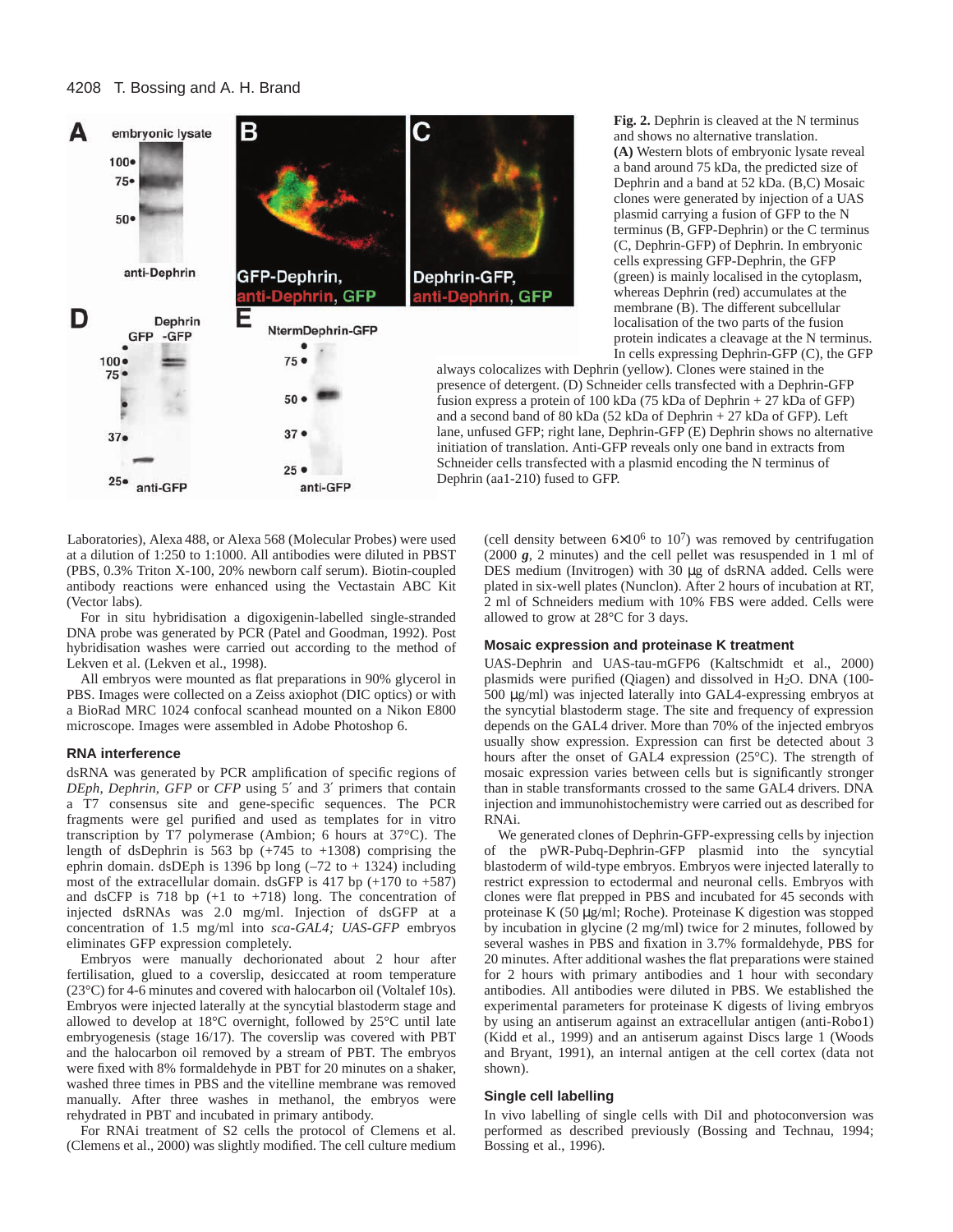# ephrin/Eph signalling in the *Drosophila* embryonic CNS 4209



stage 16, anti-DEph

**Fig. 3.** Dephrin is expressed during gastrulation and in the embryonic CNS. (A) During gastrulation, Dephrin expression concentrates at the invaginating cephalic furrows (thin arrows) and at the invaginating mesoderm (thick arrow). (B) After germband retraction, expression of Dephrin is restricted to neuronal cell bodies. No protein is detectable on axonal tracts (arrowheads). (C) Expression of DEph, the Eph-like kinase in *Drosophila*, is restricted to axons and absent from the cell bodies. (D) Expression in muscles (Gal4 line 24B) of the secreted Dephrin∆C-Term, which has an intact receptor binding domain, shows an accumulation of the truncated form (green, α-Dephrin) along axons (red, BP102). Horizontal views; anterior to the left.

#### **Bioinformatics**

For homology searches we used FlyBLAST (www.fruitfly.org) and NCBI-Blast (www.ncbi.nlm.nih.gov). The Dephrin structure was analysed using MacVector 7.0 (Oxford Molecular), SMART (www.embl.de), PredictProtein (www.embl.de), prosite pattern search (ca.expasy.ch) and SignalP V1.1 (www.genome.cbs.dtu.dk) (Nielsen et al., 1997).

### **RESULTS**

### **Dephrin shows homology to the cytoplasmic tail of B class ephrins**

We identified an ephrin orthologue in *Drosophila* that we call Dephrin (GenBank accession number AF216287). The overall similarity of Dephrin to other members of the ephrin family is low (8% similarity to human ephrinB1, 7% similarity to the *C. elegans* ephrin vab-2 and only 3% to human ephrinA1). However, Dephrin shows significant homology in its central domain (black, Fig. 1A) to the extracellular domain of ephrins. The ephrin domain in Dephrin is as homologous to A ephrins (41% to human ephrin A1) as to B ephrins (42% to human ephrin B1) with a slightly higher homology to ephrins from *C. elegans* (46% to vab-2).

The Berkeley *Drosophila* Genome Project (BDGP) identified two ESTs with significant homology to the extracellular domain of vertebrate ephrins (see Materials and Methods). Neither EST encodes a potential start codon. We recovered a complete cDNA by 5′ RACE. The 5′ end of this cDNA was compared to the BDGP data set and five additional ESTs were recovered. Two of these were sequenced and shown to be identical to the ORF derived by 5′ RACE. In total, our sequence for *Dephrin* is compiled from four ESTs provided by





ව ද

**DEph RNAi** 

**Fig. 4.** DEph binds to Dephrin. (A) *Drosophila* S2 cells were incubated with medium derived from cell cultures expressing the extracellular part of DEph fused to GFP at the C terminus (DEphex-GFP). Owing to the endogenous expression of Dephrin, DEphex-GFP in the medium binds to the surface of untreated S2 cells (control) and the cells can be stained with  $\alpha$ -GFP. (B) Lowering the expression of Dephrin by incubating S2 cells with dsDephrin RNA (Dephrin RNAi) abolishes the binding of DEphex-GFP, confirming the specificity of the binding. (C) Control incubation of S2 Cells with dsDEph RNA (DEph RNAi) does not interfere with the binding of DEphex-GFP.

the BDGP and three full length cDNAs generated by independent PCR reactions using an embryonic cDNA pool as a template. There is no evidence for alternate transcripts other than an alternative polyA site in one of the four ESTs, which shortens the common 3' untranslated region by about 300 bp.

In situ hybridisation to salivary glands maps *Dephrin* to position 102C on the fourth chromosome. The gene comprises four exons and three introns. The ephrin domain is encoded by the second exon and the beginning of the third exon.

*Dephrin* encodes a predicted protein of 652 amino acids. Homology to other ephrins is restricted to the ephrin domain and the C terminus. In vertebrates the most C-terminal sequence differs between A and B class ephrins. A-class ephrins end with a hydrophobic stretch of amino acids. B-class ephrins have a highly conserved and hydrophilic C terminus encoding at least five tyrosines that are phosphorylated upon interaction with Eph receptors in cell culture (Brueckner et al., 1997). Ephrin B1 in the chicken retina is primarily phosphorylated in vivo at the tyrosine residue at position –3 from the C terminus (Kalo et al., 2001). The predicted cytoplasmic tail of Dephrin is hydrophilic and shows sequence homology to B class ephrins (Fig. 1B). In addition, the tyrosine at position –3 from the C terminus is conserved (star, Fig. 1B).

The C terminus of the cytoplasmic tail of B class ephrins and most Eph receptors forms a PDZ binding domain (reviewed by Mellitzer et al., 2000). A PDZ binding consensus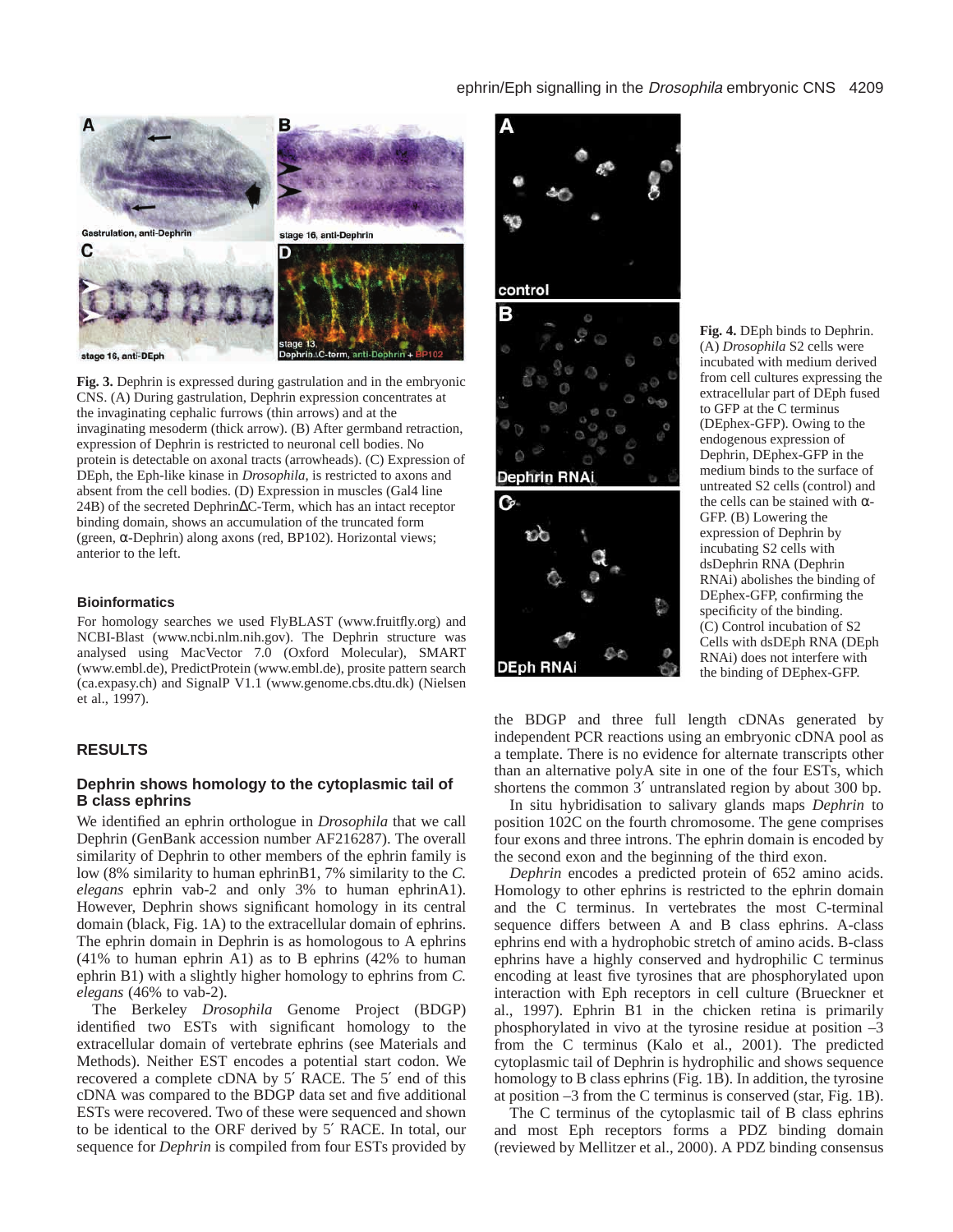

**Fig. 5.** Loss of Dephrin results in the abnormal exit of interneuronal axons from the CNS. We used a transformant line expressing tau-GFP to primarily label the projections of two interneurones (MP2 neurones, Gal4 line CY27). The axons of these neurones form a fascicle that extends in parallel on both sides of the ventral midline (dotted line; E,F). (A,B) Reducing the expression of Dephrin causes the interneuronal axons to exit the CNS (A, star) and severely disrupts the axonal scaffold (B, BP102). (C,D) DEph RNAi causes similar phenotypes as Dephrin RNAi. The interneuronal axons exit the CNS (C, star) or fasciculate loosely with each other. The axonal scaffold (D) is also severely disrupted. (E,F) Injection of dsCFP RNA rarely interferes with the projections of the MP2 neurones (E) or with the general layout of the axonal scaffold (F). Horizontal views of stage 17 embryos, anterior to the left.

is also present at the C terminus of DEph, the Eph-like receptor (Scully et al., 1999). In contrast, the cytoplasmic tail of Dephrin does not contain a consensus PDZ binding domain.

# **A novel assay to study protein localisation and function in live Drosophila embryos**

To study the localisation and structure of Dephrin, we developed a new technique to transiently express proteins in living *Drosophila* embryos. Compared to the generation of stable transformants, which takes up to 6 weeks, transient expression enables protein localisation and potential phenotypes to be studied after only a few hours.

We injected syncytial blastoderm embryos with plasmids in which expression is driven by a constitutive promoter (Polyubiquitin; Fig. 1F-I, Fig. 2C) or by the GAL4 UAS system (Fig. 2B, Fig. 6G,H). The injections result in expression in small cell clusters located near the site of injection. The time and cell type of expression can be selected by choosing the site of injections according to the embryonic fate map of *Drosophila* (Polyubiquitin plasmids) (Hartenstein et al., 1985)

or by injecting into a GAL4 transformant strain (Brand and Perrimon, 1993) with the desired expression pattern (UAS plasmids). Expression can be examined either 2 hours after the injection of Polyubiquitin plasmids or 3 hours after the onset of GAL4 expression (at 25°C). 80% of all embryos injected with the Polyubiquitin vector show expression. Expression of UAS plasmids depends on the GAL4 strain and varies between 40-80%.

# **Dephrin is a transmembrane protein with an extracellular ephrin domain and a cytoplasmic tail**

The overall structure of Dephrin differs significantly from all other ephrins. The ephrin domain is not located at the N terminus but in the middle of the protein (Fig. 1A). Dephrin has no obvious signal peptide and an additional predicted transmembrane domain precedes the ephrin domain. To confirm Dephrin as a genuine member of the ephrin family we examined the structure of the protein in more detail.

We generated a polyclonal antibody against the ephrin domain of Dephrin. This antibody binds to the cell surface of

**Table 1. The loss of Dephrin or DEph results in fused or lost commissures and breaks in the connectives**

| Phenotype             | Dephrin<br>RNAi | DEph<br>RNAi | CFP<br>RNAi | <b>Buffer</b> |
|-----------------------|-----------------|--------------|-------------|---------------|
| Wild-type commissures | 70% (140)       | 43% (61)     | 94.6% (140) | 93.4% (156)   |
| Commissures fused     | 20% (40)        | 45% (64)     | 4% (6)      | 6% (10)       |
| Commissures lost      | $10\%$ (20)     | 12% (17)     | $1.3\%$ (2) | $0.6\%$ (1)   |
| Wild-type connectives | 90.5% (163)     | 86.7% (111)  | 99.2% (133) | 98.7% (149)   |
| Breaks in connectives | $9.5\%$ (17)    | 13.3% (17)   | $0.7\%$ (1) | $1.3\%$ (2)   |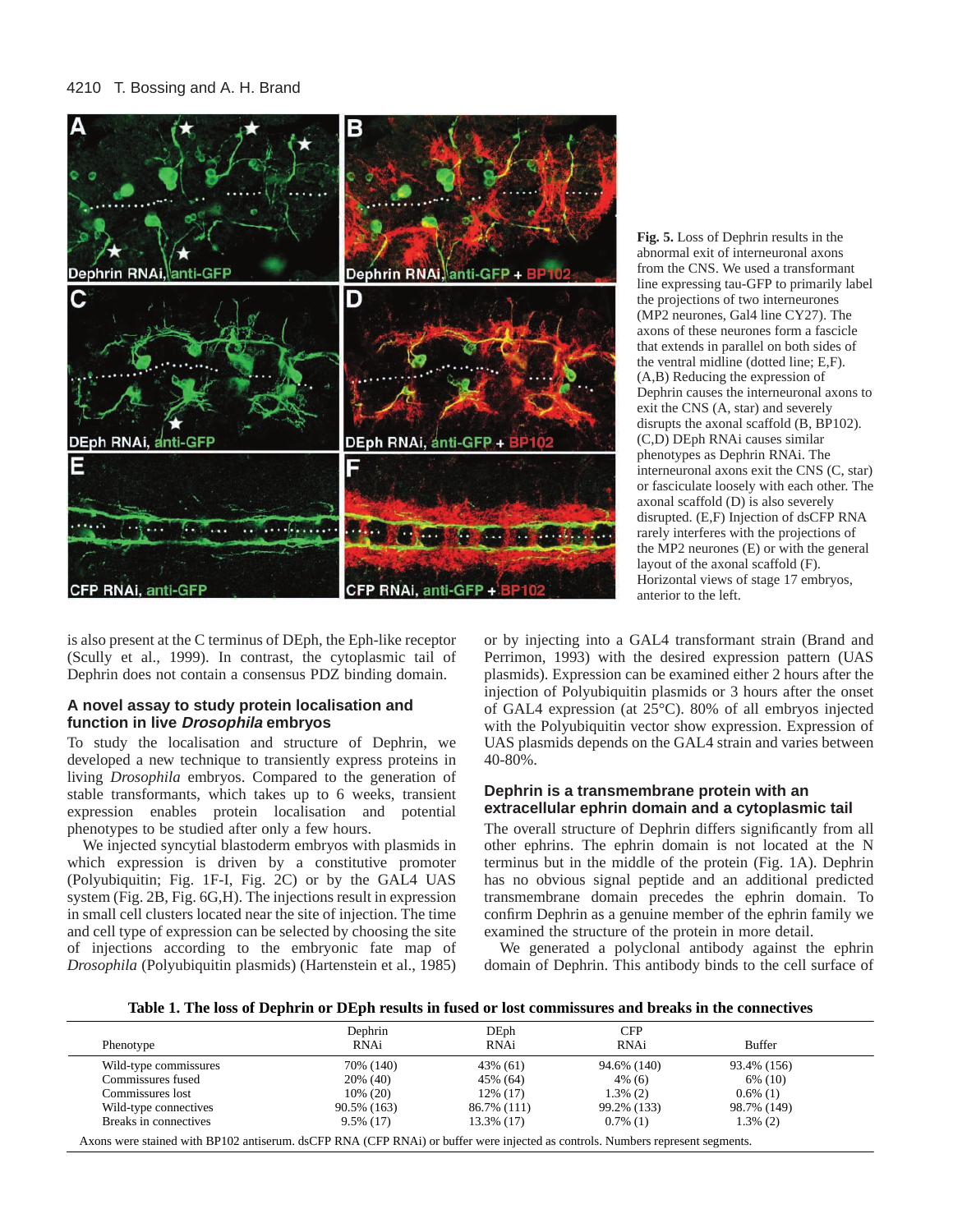| No. of hemisegments<br>with outgrowing |              |                    |    |               |
|----------------------------------------|--------------|--------------------|----|---------------|
| MP2 neurons                            | Dephrin RNAi | DEph RNAi CFP RNAi |    | <b>Buffer</b> |
| 0 (wild type)                          | 5            | 3                  | 16 | 17            |
|                                        |              |                    | 4  |               |
| $\overline{2}$                         |              |                    |    |               |
| 3                                      |              | 3                  |    |               |
| 4                                      |              |                    |    |               |
| 5                                      |              |                    |    |               |
| 6                                      |              |                    |    |               |
| 7                                      |              |                    |    |               |
| 8                                      |              |                    |    |               |
| 9                                      |              |                    |    |               |
|                                        |              |                    |    |               |
| 12                                     |              |                    |    |               |
| ٠                                      |              |                    |    |               |
| 20                                     |              |                    |    |               |

**Table 2. The loss of Dephrin or DEph causes MP2 interneurones to exit the CNS** 

*CY27; UAS-tauGFP6* embryos were injected with dsDephrin RNA (Dephrin RNAi), dsDEph RNA (DEph RNAi), dsCFP RNA (CFP RNAi) or buffer. Numbers in the left column are hemisegments (total number=20). All other numbers represent embryos.

non-permeabilised *Drosophila* S2 cells in vivo, which express Dephrin endogenously (Fig. 1C). Incubation of S2 cells with doublestranded (ds) Dephrin RNA (Dephrin RNAi) reduces Dephrin expression (Fig. 1E) and also diminishes the binding of anti-Dephrin to the cell surface (Fig. 1D). Thus, the binding of the antibody is specific for Dephrin and the ephrin domain is extracellular.

We also examined the localisation of the C terminus of Dephrin. We labelled the C terminus with a GFP tag (Dephrin-GFP). If the C terminus is extracellular, proteinase K treatment of non-permeabilised Dephrin-GFP-expressing cells should digest the GFP tag and the extracellular ephrin domain. If the C terminus is cytoplasmic, the intact membrane should protect the GFP tag, while the extracellular ephrin domain should be destroyed. Dephrin-GFP-expressing cells were generated by plasmid injection into the syncytial blastoderm of wild-type embryos. Only cells strongly expressing Dephrin-GFP can be recognised by GFP fluorescence. In flat preparations of living and non-permeabilised embryos the C-terminal GFP tag is always protected from proteinase K digestion (Fig. 1F, *n=*5), but the ephrin domain is always destroyed (Fig. 1G, *n*=6). Without proteinase K digestion, anti-GFP (Fig. 1H) and anti-Dephrin (Fig. 1I) bind to the membrane of Dephrin-GFPexpressing cells. The anti-GFP signal overlaps the GFP fluorescence, whereas the anti-Dephrin signal is confined to the outside of the cell. This differential staining and the proteinase treatment strongly suggest the existence of a C-terminal cytoplasmic tail in Dephrin.

# **The N terminus of Dephrin is essential for membrane localisation but not for membrane anchoring**

Although Dephrin has no obvious signal peptide, the localisation of Dephrin to the membrane depends on its N terminus. Full length Dephrin expressed in S2 cells (Fig. 1J) and in embryos (Fig. 2B,C) accumulates at the membrane and in cytoplasmic vesicles. Deletion of the N terminus (aa 1-202) results in a diffuse distribution of the truncated protein in the cytoplasm of S2 cells (Fig. 1K) and embryos (data not shown).

Dephrin has three predicted transmembrane domains, one in the N terminus and two at the C terminus. If all domains are genuine membrane anchors, deletion of the C terminus of Dephrin should not interfere with membrane localisation. A Cterminal truncation still carries the N-terminal sequences necessary for membrane localisation and the predicted transmembrane domain preceding the ephrin domain. Expression of such a truncation (UAS-Dephrin∆C-term, deletion of aa419-aa652) in S2 cells leads to an accumulation of the protein in the medium (Fig. 1L). In contrast, Dephrin can never be detected in the medium of S2 cells. We conclude that Dephrin∆Cterm is secreted, suggesting that the protein is still sorted correctly to the membrane but the hydrophobic domain at the N terminus is not able to anchor the protein at the membrane. Anchoring at the membrane most likely requires the predicted transmembrane domains at the C terminus.

# **Dephrin is cleaved at the N terminus**

In western blots of S2 cell lysates, anti-Dephrin reveals two prominent bands at ~50 kDa (Fig. 1E) and frequently a weaker band at ~75 kDa, the predicted size of Dephrin. In embryonic lysates, anti-Dephrin detects a band at ~51 kDa and ~75 kDa (Fig. 2A). Since the Dephrin antisera was generated against the ephrin domain, these bands represent different forms of Dephrin which all contain the ephrin domain. Our cDNA analysis revealed only one *Dephrin* transcript. Therefore the two different isoforms of Dephrin might either result from protein cleavage or from alternative initiation of translation.

To examine the possibility of protein cleavage we generated GFP fusions to the N terminus (GFP-Dephrin) and the C terminus (Dephrin-GFP). Cleavage of the protein at either terminus should separate the GFP from Dephrin.

Expression of GFP-Dephrin in S2 cells or embryos results in a different subcellular distribution of GFP and Dephrin. GFP is mainly found in the cytoplasm, whereas Dephrin concentrates at the membrane (Fig. 2B). Interestingly, the GFP tag at the N terminus does not interfere with the membrane localisation of Dephrin. We failed to detect a GFP band in Western blots of lysates taken from GFP-Dephrin-expressing S2 cells or embryos. The absence of GFP might indicate a degradation of the N-terminal cleavage product. In contrast, GFP and Dephrin always co-localise in S2 cells or embryos expressing Dephrin-GFP (Fig. 2C). Western blots of lysates taken from Dephrin-GFP-expressing S2 cells confirm the absence of cleavage at the C terminus (Fig. 2D).

We noted that the *Dephrin* mRNA has a translation initiation consensus (Cavener, 1987) in front of the methionine doublet at position +544. A start of translation at this site would result in a 50 kDa protein with a signal peptide. To test this possibility we fused the first 630 bp of the *Dephrin* mRNA to GFP (NtermDephrin-GFP). If translation can start at the beginning and in the middle of the *Dephrin* mRNA, we would expect that transfection of Schneider cells would result in two proteins of different sizes. However, S2 cells only produce one protein migrating at around 51 kDa (Fig. 2E), a size expected from a translational initiation at the first methionine (24 kDa of Dephrin + 27 kDa of GFP).

We concluded that the two different isoforms of Dephrin result from N-terminal cleavage of the protein. This cleavage depends on the full length molecule; we cannot detect a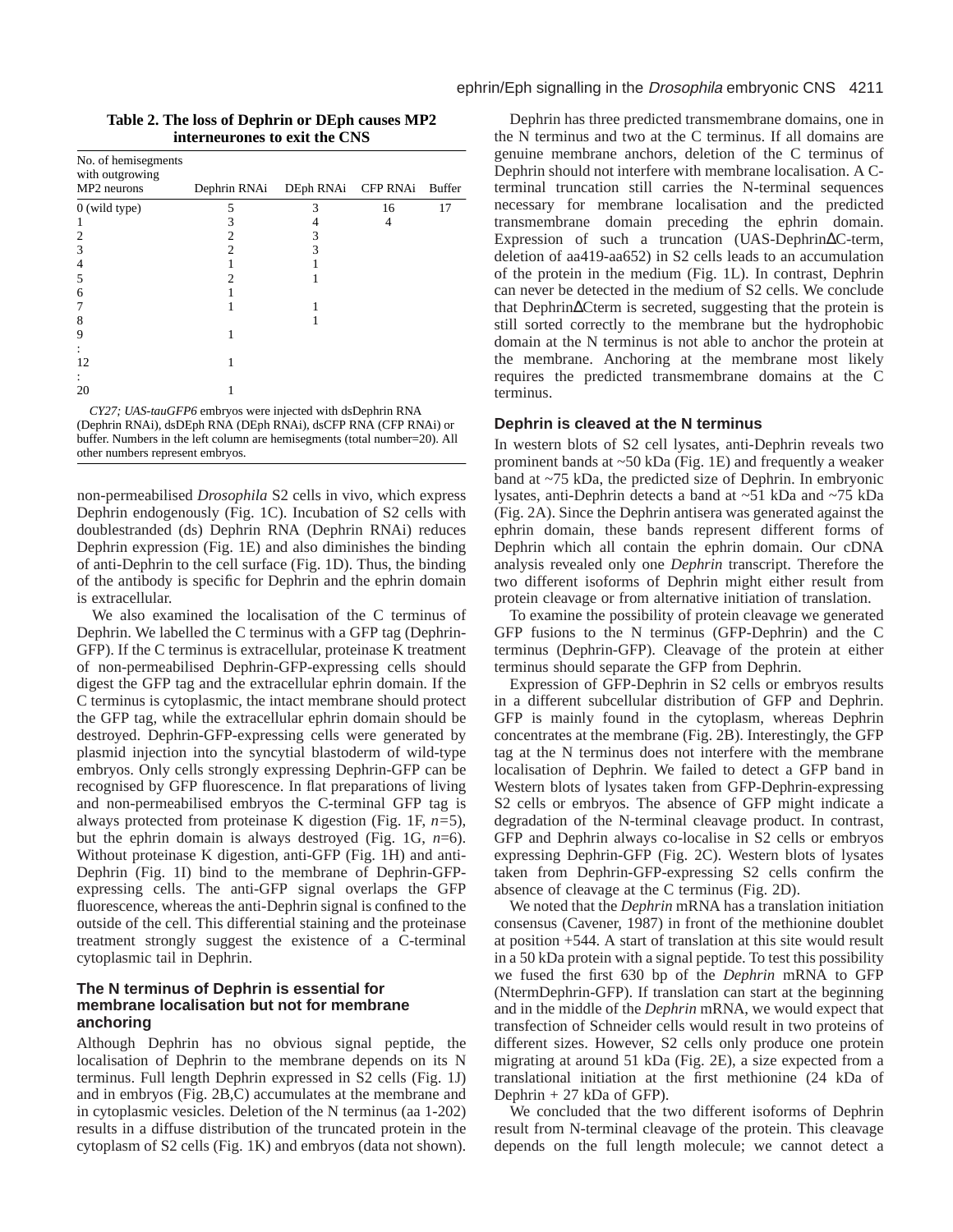

**Fig. 6.** Ectopic expression of Dephrin causes axonal repulsion. (A,B) Ectopic expression of Dephrin in midline cells (A) causes a severe thinning of the commissures (arrowhead) but does not interfere with the determination of midline glia (black, anti-Wrapper). As in wild type (B), midline glia still tightly enwrap the commissural fibres. (C,D) Ectopic expression of Dephrin in midline cells prevents axons from crossing the ventral midline. The lineage of one neural precursor includes glial cells and three contralateral projecting neurones (star). In embryos with ectopic midline expression of Dephrin (C), the projections of these neurones (thin arrow) are stalled at the midline. In a 1-hour younger wild-type embryo (D), the axons (thin arrow) have already crossed the midline. (E,F) Axonal repulsion by ectopic Dephrin does not depend on Slit or Robo1. Ectopic expression of Dephrin in midline cells of *slit, robo1* double mutants (E, purple, arrow) is able to push axons (FasII, brown) out of the midline. In *slit, robo1* double mutants (F), the longitudinal tracks collapse at the midline. (G,H) Ectopic expression of Dephrin in longitudinal glia cells (G, thick arrow) causes breaks in the axonal scaffold (green, BP102). Longitudinal glia cells expressing GFP (H, thick arrow) do not perturb the formation of the axonal scaffold (brown, BP102). Horizontal views of stage 17 embryos (except D, stage 16); anterior to the left. Dotted line marks the midline.

cleavage of the Dephrin∆Cterm truncation (Fig. 1L) or the NtermDephrin-GFP fusion (Fig. 2E). The cleavage of Dephrin yields a band of about 51 kDa in embryonic lysates. The doublet around 50 kDa in S2 cells might indicate different phosphorylation or glycosylation states of Dephrin.

# **Dephrin is widely expressed on neuronal cell bodies and binds to DEph**

*Dephrin* mRNA and protein expression starts at the syncytial blastoderm (about 1.5 hours after fertilisation) and is ubiquitous. In situ hybridisation and antibody stainings of unfertilized eggs suggest that *Dephrin* is not expressed maternally. At gastrulation Dephrin expression is restricted to the invaginating mesoderm and to cells lining the cephalic furrow (Fig. 3A). No mRNA or protein can be detected during germband elongation. At the start of germband retraction, expression resumes in the ventral ectoderm, ventral muscles and the CNS. In the CNS the mRNA and protein can be found in a subset of 4-6 cells at the ventral midline, in medial and lateral cell clusters in the dorsal cortex and nearly all cells of the ventral cortex (Fig. 8D). After germband retraction (stage 13) the mRNA and protein are restricted to the CNS, with the highest level of expression along the outer border of the longitudinal axon tracts (Fig. 3B). The expression pattern of Dephrin complements that of DEph, a potential receptor for Dephrin (Scully et al., 1999). *Dephrin*, is transcribed in neurones and the protein is confined to the cell body and very low or absent on axons. *Deph* is also transcribed in neurones but the protein is confined to axons (Fig. 3C).

To test if Dephrin is able to bind to axons, we expressed the secreted Dephrin∆C-term truncation, which has an intact receptor binding domain. Expression of Dephrin∆C-term in muscles overlying the CNS (GAL4 line 24B) results in a specific accumulation of the truncated protein on axons (Fig. 3D). In vertebrates, injection of secreted forms of ephrins give a dominant negative phenotype (reviewed by Holder and Klein, 1999). However, expression of Dephrin∆C-term in CNS or muscles (*elav-GAL4*, *sim-GAL4* and *GAL424B*) failed to cause any obvious defects. This lack of phenotypes is most likely due to insufficient levels of expression.

The accumulation of Dephrin∆C-term around axons suggests that Dephrin may bind to DEph. We confirmed the binding between Dephrin and DEph in cell culture. *Drosophila* S2 cells were transfected with a UAS construct encoding the extracellular part of DEph fused to GFP (DEphex-GFP). After incubation with DEphex-GFP-containing medium, nonpermeabilised Schneider cells can be labelled with anti-GFP (Fig. 4A). Hence, DEphex-GFP can bind onto the surface of S2 cells that express endogenous Dephrin. To confirm that DEphex-GFP binds to Dephrin we lowered the level of Dephrin expression by incubation of S2 cells with dsDephrin, Indeed, Dephrin RNAi treatment of S2 cells diminishes the binding of DEphex-GFP (Fig. 4B). Control incubation of Schneider cells with dsGFP RNA (GFP RNAi, data not shown) or dsDeph RNA (DEph RNAi, Fig. 4C) does not interfere with the binding.

# **Loss of Dephrin and DEph disrupts commissures and connectives**

Both *Dephrin* and *DEph* map to the fourth chromosome, for which it is very difficult to obtain and maintain mutants by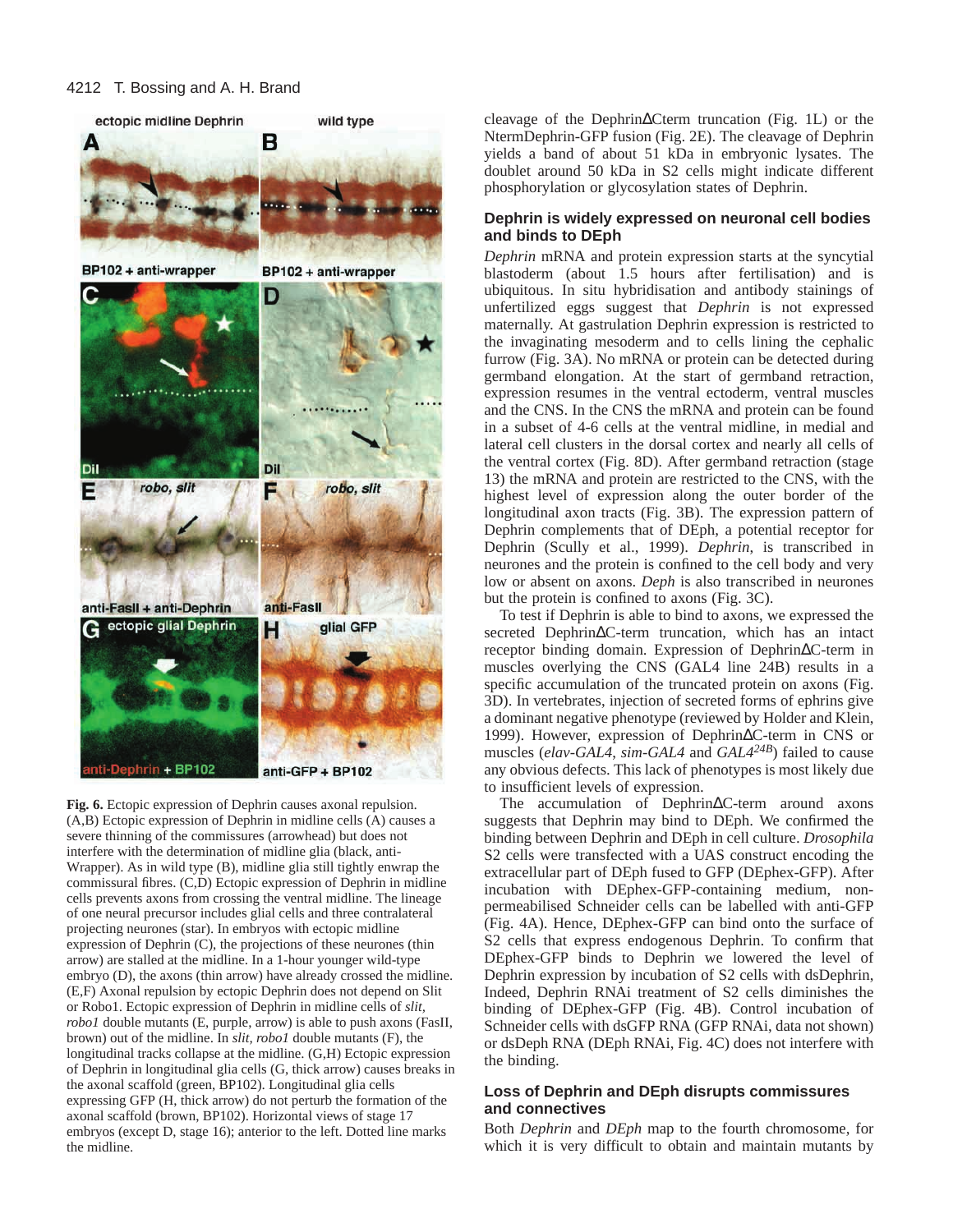

**Fig. 7.** Repulsion by Dephrin depends on DEph. (A,B) Injection of dsGFP RNA (A) increases the severity of the axonal phenotype caused by ectopic Dephrin in midline cells (compare with 6A). Commissures are often lost completely. In contrast, lowering the expression of DEph by DEph RNAi (B) allows axons (red) to cross over ectopic midline sources of Dephrin (green). Injection of dsDEph RNA into embryos with ectopic midline expression of Dephrin frequently restores the axonal scaffold to normal. Horizontal views of stage 17 embryos; anterior to the left.

classical genetic techniques. For this reason we have used RNAi (reviewed by Bosher and Labouesse, 2000; Nishikura, 2001) to inhibit expression. RNAi has rapidly become an accepted technique for generating mutant phenotypes (Fraser et al., 2000; Gonczy et al., 2000; Kalidas and Smith, 2002; Paddison et al., 2002). In test injections of dsDephrin RNA only two out of nine injected embryos show a nearly complete loss of Dephrin (http:/www.elc.cam.ac.uk/~brandlab/ index.html), while the remainder retains about 20-50% of wildtype expression. Therefore, we did not expect that Dephrin RNAi would lead to a mutant phenotype in all injected embryos nor that all segments per embryo would be affected. Indeed, only 65% (13/20) of embryos injected with dsDephrin showed an aberrant phenotype and in total 39% (77/200) of all segments are affected. In four injected embryos all segments were affected. The phenotypes are fused commissures, loss of commissures and breaks in the connectives (Fig. 5B, Table 1). Although Dephrin RNAi impedes commissure formation, it does not interfere with the differentiation of midline glia (http:/www.elc.cam.ac.uk/~brandlab/index.html). Injection with dsCFP or buffer does not reduce Dephrin expression but occasionally results in phenotypes similar to dsDephrin injections (Table 1). However, only 30% (5/15) of dsCFP injected embryos and 23% (4/17) of buffer injected embryos show a phenotype. The number of affected segments is reduced to 6% (9/148, dsCFP) or 8% (13/167, buffer).

DEph RNAi also results in fused commissures, loss of commissures and breaks in the connectives (Fig. 5D, Table 1).

# ephrin/Eph signalling in the *Drosophila* embryonic CNS 4213

The phenotype of DEph RNAi is more severe than for Dephrin RNAi. 80% (12/15) of all embryos have a phenotype and in total 69% (98/142) of all segments were affected. In five embryos all segments were abnormal. The difference in the strength of phenotype could either indicate that additional ligands besides Dephrin signal through DEph or the difference might be caused by the efficiency of RNAi, which varies between different genes (Kennerdell and Carthew, 1999).

# **Loss of DEph and Dephrin causes interneurones to exit the CNS**

RNAi against *Dephrin* and *Deph* results in the fusion or loss of commissures and breaks in the connectives. Using a general axon marker, the origin of these phenotypes is not clear. We therefore decided to follow the behaviour of single axons in RNAi-treated embryos.

The Gal4 line CY27 primarily drives expression of UAStaumGFP6 in 2 interneurones per hemisegment, the vMP2 and dMP2 neurone. The MP2 neurones are among the first neurones to extend their axons along the connectives (Jacobs and Goodman, 1989). In differentiated embryos the projections of these neurones form a tight fascicle which extends close and in parallel to the midline (Fig. 5E,F). Loss of Dephrin or DEph causes the axons of the MP2 neurones to project aberrantly out of the CNS (Fig. 5A,C). In 75% of embryos (15/20, Dephrin RNAi) and 82% of embryos (14/17, DEph RNAi), we find MP2 axons exiting the CNS (Table 2). In the GAL4 line CY27, additional interneurones (i.e. UMI neurones) start to express GFP in late embryogenesis (Fig. 5E). We did not attempt to examine these weak projections in detail but we noticed that many of these interneuronal axons also project out of the CNS (Fig. 5A,C). Buffer injections and dsCFP injections never, or rarely, interfere with the course of the MP2 axons (Table 2).

Therefore, signalling between Dephrin and DEph plays a role in confining interneuronal axons to the connectives.

# **Ectopic expression of Dephrin halts axonal growth**

In vertebrates activation of Eph receptors in axonal growth cones is able to repel axons (reviewed by O'Leary and Wilkinson, 1999; Wilkinson, 2001). We speculated that despite the structural differences between vertebrate ephrins and Dephrin, the repulsive ability of Dephrin/DEph signalling might be conserved. Dephrin expression along the outer edge of the connectives and between the commissures could create barriers preventing axon extension. Absence of these barriers would be expected to result in fusion of commissures and the exit of interneuronal axons from the CNS, as we have observed in our RNAi experiments. To test whether Dephrin can act as an axonal repellent, we ectopically expressed Dephrin.

Only 4-6 out of about 20 midline neurones express Dephrin. Ectopic expression of Dephrin in all midline cells (*sim*-*GAL4*) causes fusion, severe thinning or loss of commissures without affecting midline glial cell differentiation (Fig. 6A,B). Single cell labelling of neural precursors (Bossing et al., 1996) reveals that ectopic Dephrin in midline cells is able to prevent the midline crossing of axons (Fig. 6C,D). In all clones with contralateral axons  $(n=18)$ , the axons are stalled at the midline. Ectopic midline Dephrin does not affect the extension of ipsilateral axons immediately adjacent to the midline (*n*=5 clones; data not shown) or the determination of midline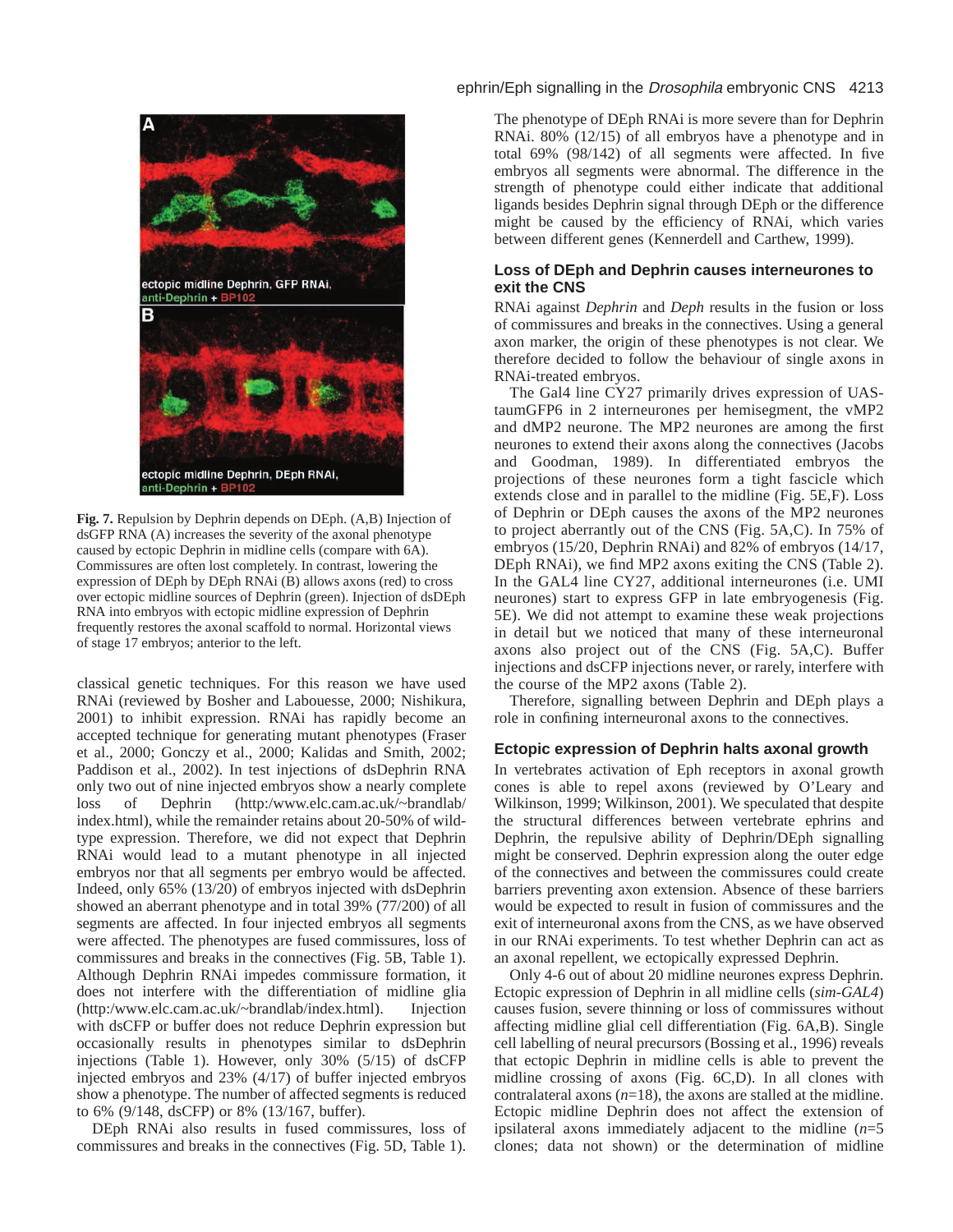neurones (judged by the expression of Engrailed, Futsch and Odd-skipped; data not shown).

Axonal repulsion by Slit, secreted from midline cells, is one of the major mechanisms controlling axons crossing the midline (Kidd et al., 1999). It is possible that Dephrin expression at the midline exerts its repulsive effect by upregulating the expression or secretion of Slit. To test if repulsion by Dephrin depends on Slit, we expressed Dephrin ectopically in the midline of embryos mutant for Slit and Robo1, one of the receptors for Slit (Kidd et al., 1998). Expression of Dephrin in *slit/robo* double mutants forces axons out of the midline (Fig. 6E,F). Therefore, Dephrin/DEph signalling at the ventral midline can act independently of Slit and Robo1.

Dephrin is expressed in nearly all neurones but not in the longitudinal glia that enwrap the connectives. We generated Dephrin-expressing longitudinal glia by injecting UAS-Dephrin plasmids into the syncytial blastoderm of *GAL4MZ1580* embryos (Hidalgo et al., 1995). When longitudinal glial cells express Dephrin  $(n=7 \text{ embryos})$ , we observe breaks in the connectives (Fig. 6G). The breaks are always located near the glial cell. No breaks are observed when neurones express Dephrin (*n*=5 embryos, data not shown). GFP-expressing longitudinal glial cells also do not disrupt axon extension (UAS-tau-mGFP6 plasmid; *n*=10 embryos; Fig. 6H). In summary, ectopic expression of Dephrin blocks axon extension.

### **Axonal repulsion by Dephrin can be supressed by lowering the expression of DEph**

Activation of DEph on axons may be the reason that axons stall at Dephrin-expressing midline cells. In that case lowering the level of DEph activation by reducing DEph expression might allow these axons to overcome this repulsion and restore the commissures. To test this hypothesis we lowered DEph expression by DEph RNAi. Embryos with ectopic midline expression of Dephrin show a strong phenotype (Fig. 6A). Only 2% (2/100) of all segments have wild-type commissures and we never find embryos in which all segments have normal commissures. Injection of dsDEph RNA rescues the commissures. In 30% (8/27) of all injected embryos all segments were restored to wild type (Fig. 7B). In contrast, in all embryos injected with buffer (*n*=16) or dsGFP (*n*=19, Fig. 7A) we find segments with fused or absent commissures, indicating that ectopic Dephrin is still able to repel axons. In dsDEph-injected embryos 33% (75/230) of all segments have wild-type commissures, whereas in control-injected embryos only 9% (15/158, dsGFP) or 0% (0/157, buffer) of segments show normal commissures.

Presumably, we are able to rescue the commissures with DEph RNAi because dsDEph-injected embryos do not always show a loss or fusion of commissures. 20% of injected embryos and 31% of all segments have no phenotype (see above). In the rescued embryos, DEph expression might be lowered enough to overcome the repulsion by ectopic midline Dephrin but not low enough to result in fused or lost commissures.

# **DISCUSSION**

Dephrin is the first transmembrane ephrin described in



**Fig. 8.** The role of Dephrin/DEph signalling during CNS development in *Drosophila* embryos. (A,B) In stage 12 of embryogenesis, the first interneuronal axons project away from the midline (dotted line) and extend up to the lateral border (line) of the CNS (arrow labels growth cone in A). After reaching the border, the axons turn and continue to extend in parallel to the midline (B). At this stage anti-Futsch (brown) labels the axons of both MP2 neurones and anti-Odd (black) labels the nucleus of dMP2 and the MP1 neurones. (C,D) Anti-Dephrin staining at stage 13 shows that the MP2 axons (arrow labels growth cone) extend along a thin Dephrinfree channel (C, MP2 neurones are labelled by the expression of tau-GFP driven by the GAL4 driver CY27). D shows Dephrin expression only. (E) We propose that primary neurones project away from the ventral midline (pink) owing to the secretion of the long range repellent Slit (orange). When the growth cones reach the lateral border they are repelled by Dephrin (green). This repulsion induces growth cones, which carry the receptor DEph (blue), to turn and confines axon extension to within the CNS. Horizontal views, anterior to the left

invertebrates. Our structural analysis indicates that Dephrin, which is cleaved at the N terminus, is composed of an extracellular ephrin domain, a transmembrane domain and a cytoplasmic tail with homology to B class ephrins. Dephrin is found on neuronal cell bodies outlining the presumptive axonal tracts. In contrast, DEph, the *Drosophila* Eph-like receptor, is found only on interneuronal axons. Dephrin binds to DEph and signalling between DEph and Dephrin is able to block axon extension. Axonal repulsion by Dephrin/DEph signalling plays a role in the separation of commissures. In addition, Dephrin/DEph signalling prevents the abnormal exit of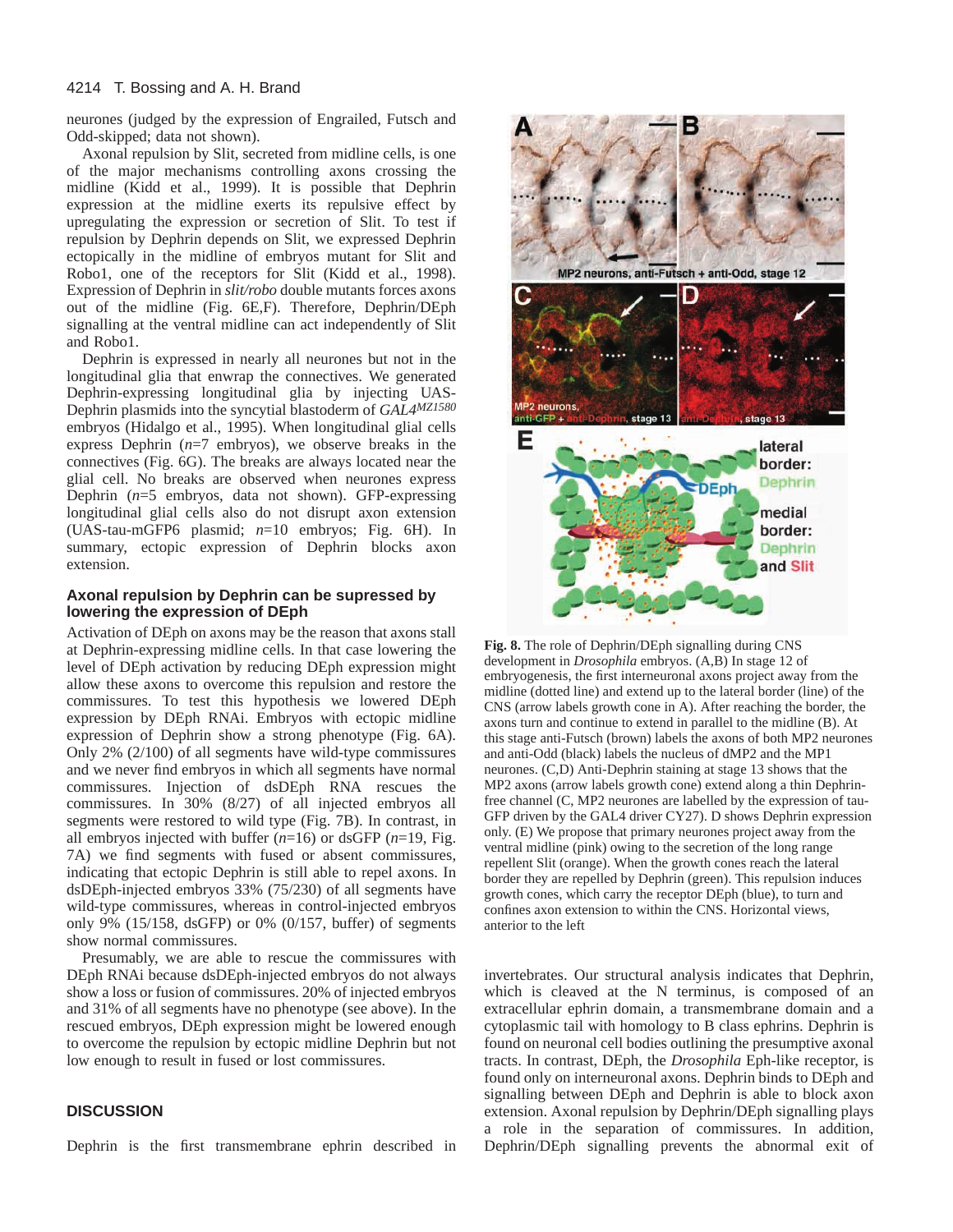interneuronal axons from the CNS. We propose that Dephrin/DEph signalling is essential for the formation of the longitudinal tracts by delimiting the extension of interneuronal axons to the inside of the CNS.

# **Dephrin is a transmembrane ephrin**

Ephrin signalling in vertebrates is mediated by two classes of receptors and ligands, A and B. In contrast, invertebrates appear to use a single ancestral ephrin-Eph signalling pathway. Four ephrins have been identified in *C. elegans*. Although these have a B-like receptor binding domain, they are all attached to the membrane by a GPI anchor, a feature characteristic of the A class ephrins (Chin-Sang et al., 1999; Wang et al., 1999). Similarly, the structure of Dephrin does not directly allow it to be classified as an A class or a B class ephrin. The receptor binding domain/ephrin domain shows the same degree of homology to both classes of vertebrate ephrins. As in vertebrates the ephrin domain in Dephrin is extracellular. In contrast to vertebrate ephrins, the domain is preceded by a stretch of 200 aa with no homology to any other ephrin.

This unusual N terminus has no obvious signal sequence but is essential for the membrane localisation of Dephrin. The N terminus also contains sequences needed for posttranslational control of Dephrin (T. B. and A. H. B., unpublished). Interestingly, we show that the N terminus is cleaved. The cleavage depends on the full length molecule, neither a truncation containing the N terminus and the ephrin domain (Dephrin∆Cterm) nor a fusion of the N terminus to GFP is cleaved. The function of this cleavage is unclear and we do not know if this cleavage occurs in all Dephrin-expressing cells. The cleavage could be necessary to create an additional membrane anchor at the N terminus by opening up the predicted myristoylation site (aa85-90) in the N terminus. Another possibility is that like Hedgehog ligands (Porter et al., 1996), cleavage of Dephrin is needed to attach a cholesterol anchor.

The C terminus of Dephrin encodes two closely spaced predicted transmembrane domains. Consistent with this prediction, we find that the C terminus of Dephrin is essential to anchor the molecule to the membrane. Currently we do not know which of the predicted transmembrane domains is used. The last predicted transmembrane domain is followed by 30aa, of which the last 19aa show homology to the cytoplasmic tail of B class ephrins. The tyrosine residue identified as a major in vivo phosphorylation target in vertebrate B class ephrins (Kalo et al., 2001) is conserved. We confirmed the existence of a cytoplasmic tail in Dephrin by proteinase K treatment and antibody staining against a Cterminal GFP tag.

# **Is Dephrin/DEph signalling bi-directional?**

In vertebrates Eph receptors and ephrin B ligands are both able to transduce extracellular signals (reviewed by Mellitzer et al., 2000; Wilkinson, 2001). The phenotypes caused by ectopic expression of Dephrin or by the loss of Dephrin and DEph appear to be restricted to axonal pathfinding. The localisation of DEph on axons, appears to imply that DEph is the receptor and Dephrin only acts as a ligand. However, there are indications that Dephrin may also be able to transduce signals. The tyrosine involved in signal transduction by B class ephrins (Kalo et al., 2001) is conserved in Dephrin and we can immunoprecipitate Dephrin from embryonic lysates using antiphosphotyrosine (V. Krishnan and A. H. B., unpublished). The function of Dephrin signalling might be obscured by the strong axonal phenotype. For example, Dephrin expression could play a role in the regulation of cell adhesion. In Dephrin and DEph RNAi-treated embryos, the embryonic CNS appears flat with a ragged outline. In contrast, the loss of other major components involved in axonal pathfinding, i.e. Commissureless (Tear et al., 1996), Roundabout (Kidd et al., 1998) or Slit (Kidd et al., 1999), does not affect the shape of the CNS.

# **Dephrin and its receptor DEph are expressed in different neuronal compartments**

Dephrin is expressed by motor neurones and interneurones, whereas the expression of DEph is confined to interneurones (Scully et al., 1999). Our results show that DEph expression on interneurones restricts their axons to the CNS. It is tempting to speculate that the absence of DEph on motorneuronal axons, which have to project out of the CNS, might be essential to allow these axons to cross over the Dephrin barrier at the border of the connectives.

The expression of DEph and Dephrin is restricted to different subcellular compartments, although their RNA expression most likely overlaps. Dephrin is restricted to neuronal cell bodies, whereas DEph is confined to axons. DEph RNA appears not to be transported into axons (Scully et al., 1999), hence the differential sorting of the two components of ephrin signalling occurs at the protein level. We have shown that Dephrin and DEph bind each other and the separation of the two proteins may be essential to prevent a cell autonomous activation of signalling. Indeed, strong overexpression of Dephrin in interneuronal mosaic clones results in axonal accumulation of Dephrin and interferes with axonal pathfinding (data not shown). Recently, it has been shown that overlapping expression of ephrinA5 and its receptor EphA4 in retinal axons can desensitise the growth cone, allowing the axons to pass over Eph concentrations that repel axons that are not desensitised (Hornberger et al., 1999). Although desensitisation might play a role in pathfinding of a minority of axons in the embryonic CNS of *Drosophila*, our results suggest that the correct targeting of most axons depends on the exclusion of Dephrin from axons.

# **Dephrin/DEph signalling is essential for commissure formation**

Ephrin/Eph signalling in *Drosophila* is involved in midline guidance, as are ephrins in vertebrates and *C. elegans* (Henkemeyer et al., 1996; Nakagawa et al., 2000; Yokoyama et al., 2001; Zallen et al., 1999). Ectopic expression of Dephrin in all midline cells prevents commissural axons from crossing the midline, supporting a role of Dephrin/DEph signalling in axon repulsion. The loss of Dephrin and DEph function results in the fusion of commissures. Dephrin is expressed in midline and non-midline cells located between the forming commissures in each segment. Dephrin may act as a repulsive force that is needed for the separation of commissures. Therefore, this loss of function phenotype can be explained by the loss of these repulsive barriers.

Ephrin/Eph signalling is bi-functional and can promote adhesion as well as repulsion (reviewed by Wilkinson, 2001).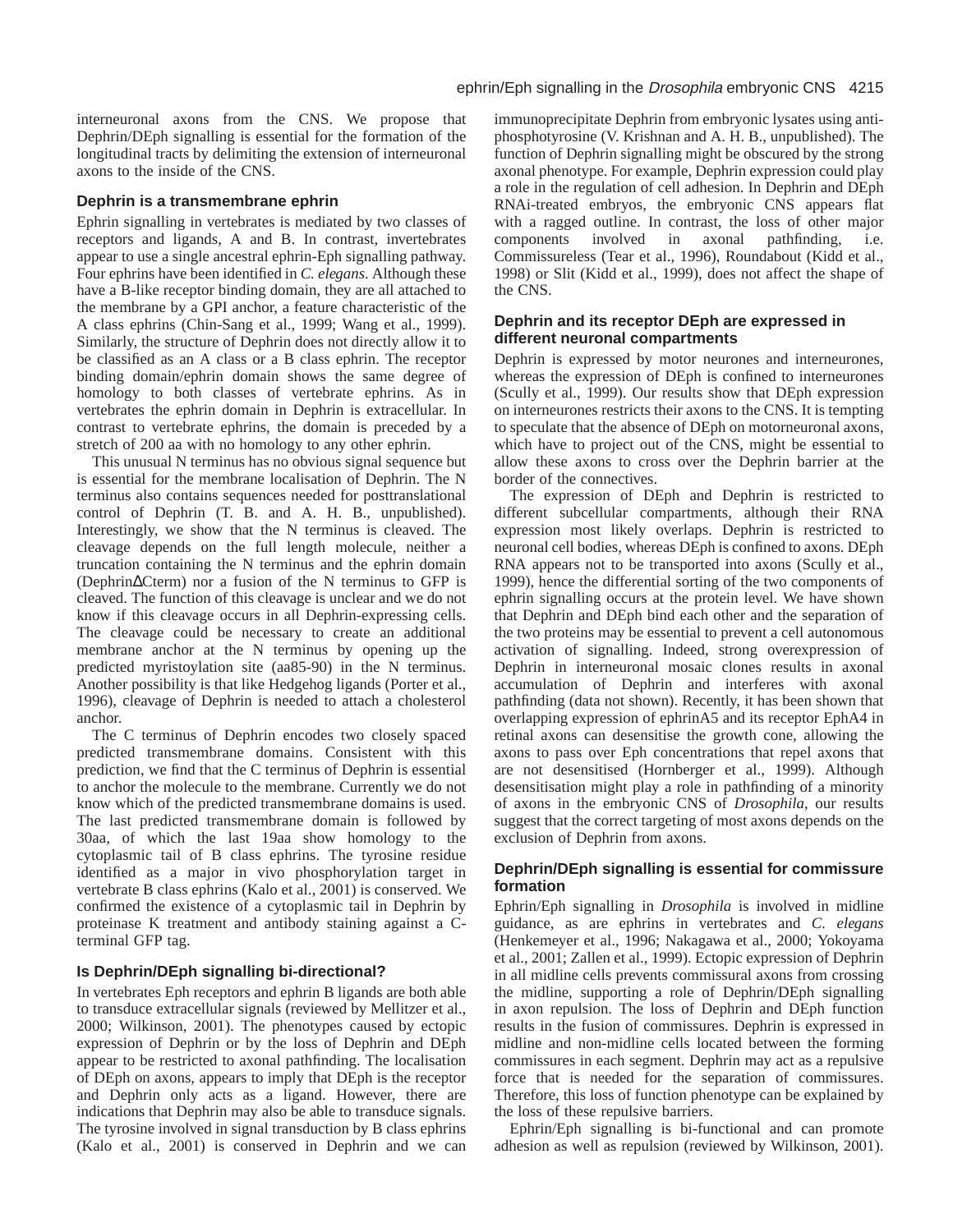This bi-functionality is especially striking in midline guidance. During the development of the spinal cord in mouse, the interaction of EphA4 on corticospinal axons with ephrinB3 at the midline of the neural tube prevents the midline crossing of collaterals (Yokoyama et al., 2001). In contrast, the expression of ephrinB2 on commissural axons and EphA4 on neurones at the anterior commissure of the brain is essential for the midline crossing of these axons (Kullander et al., 2001; Orioli et al., 1996). The vab-1/Eph receptor in *C. elegans* is needed on sensory axons for the ventral attraction towards the nerve ring, but it also functions as a repellent to prevent axonal crossover at the ventral midline (Zallen et al., 1999). A similar mechanism might apply for the formation of commissures in *Drosophila*, where loss of Dephrin or DEph can result in the loss of commissures. It may be that Dephrin at the midline is a permissive substrate to which growth cones of commissural axons can adhere, to be channelled towards the entry of the commissures. In vertebrates, the repulsive activity of ephrin/Eph signalling can be transformed into adhesion by the expression of different splice forms of an Eph receptor (Holmberg et al., 2000), by preventing the Kuzbaniandependent cleavage of ephrins (Hattori et al., 2000) or by alternating the degree of receptor activation. It has been shown that adhesion of vertebrate cells in culture depends on the level of signalling by the EphB1 receptor. Low to medium level activation of the EphB1 receptor by ephrinB1 promotes adhesion, while high level activation blocks adhesion (Huyn Do et al., 1999). No different splice forms of the *DEph* mRNA have been reported (Scully et al., 1999), but the Kuzbanian cleavage site is conserved in the ephrin domain of Dephrin. Our observation that either loss of Dephrin or gain of Dephrin in midline cells can result in a loss of commissures, seems to indicate that the level of receptor activation at the midline is critical to distinguish between adhesion and repulsion.

The role of Dephrin expression at the midline differs from that of Slit, the second chemorepellent expressed in midline cells. In the loss of Slit axons linger at the midline (Kidd et al., 1999), whereas in the loss of Dephrin axons do not aberrantly enter the midline. We show that ectopic Dephrin/DEph expression at the midline does not repel axons through the upregulation of Slit/Robo1 signalling.

# **Dephrin/DEph signalling defines the outer borders of the connectives**

The loss of Dephrin or DEph causes breaks in the connectives. Our examination of the projection pattern of primary axons in the loss of Dephrin and DEph explains the breaks in the connectives. Some of the first neurones to extend their axons in the CNS are the MP1 and MP2 neurones (Jacobs and Goodman, 1989). The axons of MP1 and MP2 neurones first project mediolaterally, away from the midline, until they nearly reach the outer border of the developing CNS (Fig. 8A). At the outer border they stop and turn to extend longitudinally (Fig. 8B). In the loss of Dephrin and DEph, the MP2 neurones do not turn but exit the CNS (Fig. 5A,C). It seems likely that an aberrant exit of interneurones can result in breaks in the connectives. The expression of Dephrin along the outside of the CNS seems to form a repulsive barrier confining the extension of interneuronal axons to the inside of the CNS. The repulsive capacity of Dephrin on longitudinal axons is evident because of the ectopic expression of Dephrin in longitudinal

glia cells which is able to halt axonal growth along the connectives.

These results lead us to propose the following model for the formation of the connectives in the embryonic CNS of *Drosophila*. Repulsion by Dephrin at the outer border of the CNS and by Slit at the midline limits the extension of primary longitudinal axons to within the CNS (Fig. 8E). Restricting the first interneuronal axons to inside the CNS ensures that axon fascicles are in the correct place to enable selective fasciculation and axonal spacing in late embryogenesis (Rajagopolan et al., 2000; Simpson et al., 2000). In late embryogenesis, when the number of axons increases, repulsion by Dephrin/DEph signalling might well be restricted to the most lateral axons. This mechanism is similar to the establishment of the longitudinal tracts in vertebrates. During development of the vertebrate CNS, the medial repulsive border is defined by expression of Slits, Semaphorins and B class ephrins in the floorplate and the ventral spinal cord (Imondi et al., 2000; Zou et al., 2000). The outer repulsive border is formed by B class ephrins, Semaphorins and BMPs in the dorsal spinal cord (Augsburger et al., 1999; Imondi and Kaprielian, 2001).

Ephrin/Eph signalling plays a role in many important processes during vertebrate development. The number of receptors and ligands and their functional redundancy hinder the elucidation of the underlying signalling pathways. *C. elegans* and *Drosophila* use an ancestral signalling pathway, although many of the functions of ephrin/Eph signalling are conserved. This raises the possibility of identifying the downstream components of the pathway in genetically accessible model organisms. *C. elegans* has one Eph receptor and four ephrins, which show functional redundancy (Wang et al., 1999). *Drosophila* has only one ephrin and one Eph receptor. As with the Hedgehog, WNT and Ras signalling pathways, *Drosophila* might once again be a helpful tool to unravel an evolutionarily conserved signalling mechanism.

We are indebted to Neil Hayward for the purification of Dephrin antigen and Melanie Cranston for the generation of *UAS-Dephrin* transformant flies. We thank John Thomas for anti-DEK/DEph antiserum, Nipam Patel for anti-BP102 and Corey Goodman for anti-FasII antibodies. We are also grateful to Mike Murray, Nick Brown and David Wilkinson for critical reading of the manuscript. This work was funded by the Wellcome Trust.

### **REFERENCES**

- **Arendt, D. and Nubler-Jung, K.** (1999). Comparison of early nerve cord development in insects and vertebrates. *Development* **126**, 2309-2325.
- **Augsburger, A., Schuchardt, A., Hoskins, S., Dodd, J. and Butler, S.** (1999). BMPs as mediators of roof plate repulsion of commissural neurons. *Neuron* **24**, 127-141.
- **Bosher, J. M. and Labouesse, M.** (2000). RNA interference: genetic wand and genetic watchdog. *Nat. Cell Biol.* **2**, E31-36.
- **Bossing, T. and Technau, G. M.** (1994). The fate of the CNS midline progenitors in *Drosophila* as revealed by a new method for single cell labelling. *Development* **120**, 1895-1906.
- **Bossing, T., Udolph, G., Doe, C. Q. and Technau, G. M.** (1996). The embryonic central nervous system lineages of *Drosophila melanogaster* I. Neuroblast lineages derived from the ventral half of the neuroectoderm. *Dev. Biol.* **179**, 41-64.
- **Brand, A. H. and Perrimon, N.** (1993). Targeted gene expression as a means of altering cell fates and generating dominant phenotypes. *Development* **118**, 401-415.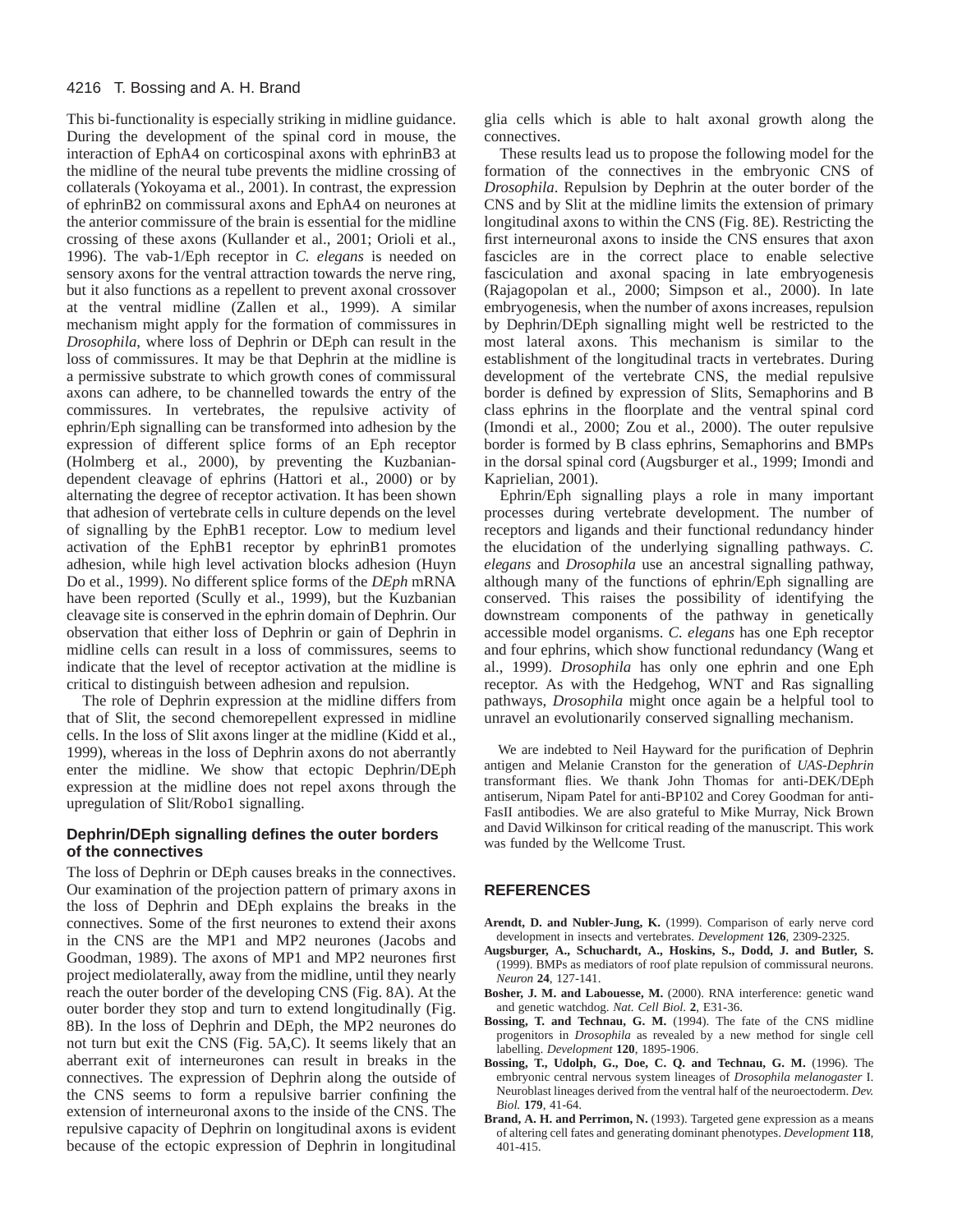- **Brand, M., Jarman, A. P., Jan, L. Y. and Jan, Y. N.** (1993). *Asense* is a *Drosophila* neural precursor gene and is capable of initiating sense organ formation. *Development* **119**, 1-17.
- **Brose, K., Bland, K. S., Wang, K. H., Arnott, D., Henzel, W., Goodman, C. S., Tessier-Lavigne, M. and Kidd, T.** (1999). Slit proteins bind Robo receptors and have and evolutionary conserved role in repulsive axon guidance. *Cell* **96**, 795-806.
- **Brown, N. H. and Kafatos, F. C.** (1988). Functional cDNA libraries from *Drosophila* embryos. *J. Mol. Biol.* **203**, 425-437.
- **Bruckner, K., Pablo Labrador, J., Scheiffele, P., Herb, A., Seeburg, P. H. and Klein, R.** (1999). EphrinB ligands recruit GRIP family PDZ adaptors proteins into raft membrane microdomains. *Neuron* **22**, 511-524.
- **Brueckner, K., Pasquale, E. B. and Klein, R.** (1997). Tyrosine phosphorylation of transmembrane ligands for Eph receptors. *Science* **275**, 1640-1643.
- **Cavener, D. R.** (1987). Comparison of the consensus sequence flanking translational start sites in *Drosophila* and vertebrates. *Nucleic Acids Res.* **15**, 1353-1361.
- **Cheng, H. J., Nakamoto, M., Bergemann, A. D. and Flanagan, J. G.** (1995). Complementary gradients in expression and binding of ELF-1 and Mek4 in development of the topographic retinotectal projection map. *Cell* **82**, 371- 381.
- **Chien, C.-B.** (1998). Why does the growth cone cross the road? *Neuron* **20**, 3-6.
- **Chin-Sang, I. D., George, S. E., Ding, M., Moseley, S. L., Lynch, A. S. and Chisholm, A. D.** (1999). The ephrin vab-2/efn-1 functions in neuronal signaling to regulate epidermal morphogenesis in *C. elegans*. *Cell* **99**, 781- 790.
- **Chisholm, A. and Tessier-Lavigne, M.** (1999). Conservation and divergence of axon guidance mechanisms. *Curr. Opin. Neurobiol.* **9**, 603-615.
- **Clemens, J. C., Worby, C. A., Simonson-Leff, N., Muda, M., Maehama, T., Hemmings, B. A. and Dixon, J. E.** (2000). Use of double-stranded RNA interference in Drosophila cell lines to dissect signal transduction pathways. *Proc. Natl. Acad. Sci. USA* **97**, 6499-6503.
- **Cowan, C. A. and Henkemeyer, M.** (2001). The SH2/SH3 adaptor Grb4 transduces B-ephrin reverse signals. *Nature* **413**, 174-179.
- **Drescher, U., Kremoser, C., Handwerker, C., Loschinger, J., Noda, M. and Bonhoeffer, F.** (1995). *In vitro* guidance of retinal ganglion cell axons by RAGS, a 25 kDa tectal protein related to ligands for Eph receptor tyrosine kinases. *Cell* **82**, 359-370.
- **Flanagan, J. G. and van Vactor, D.** (1998). Through the looking glass: axon guidance at the midline choice point. *Cell* **92**, 429-432.
- **Fraser, A. G., Kamath, R. S., Zipperlen, P., Martinez-Campos, M., Sohrmann, M. and Ahringer, J.** (2000). Functional genomic analysis of C. elegans chromosome I by systematic RNA interference. *Nature* **408**, 325-330.
- **Fujita, S. C., Zipursky, S., Benzer, S., Ferrus, A. and Shotwell, S. L.** (1982). Monoclonal antibodies against the *Drosophila* nervous system. *Proc. Natl. Acad. Sci. USA* **79**, 7929-7933.
- **Gao, W. Q., Shinsky, N., Armanini, M. P., Moran, P., Zheng, J. L., Mendoza-Ramirez, J. L., Phillips, H. S., Winslow, J. W. and Caras, I. W.** (1998). Regulation of hippocampal synaptic plasticity by the tyrosine kinase receptor, REK7/EphA5, and its ligand, AL-1/Ephrin-A5. *Mol. Cell Neurosci.* **11**, 247-259.
- **Gerety, S. S., Wang, H. U., Chen, Z.-F. and Anderson, D. J.** (1999). Symmetrical mutant phenotypes of the receptor EphB4 and its specific transmembrane ligand ephrin-B2 in cardiovascular development. *Mol. Cell* **4**, 403-414.
- **Gonczy, P., Echeverri, G., Oegema, K., Coulson, A., Jones, S. J., Copley, R. R., Duperon, J., Oegema, J., Brehm, M., Cassin, E. et al. (**2000). Functional genomic analysis of cell division in *C. elegans* using RNAi of genes on chromosome III. *Nature* **408**, 331-336.
- **Hartenstein, V., Technau, G. M. and Campos-Ortega, J. A.** (1985). Fatemapping in wild type *Drosophila melanogaster* III. A fate map of the blastoderm. *Roux's Archiv. Dev. Biol.* **194**, 213-216.
- **Hattori, M., Osterfield, M. and Flanagan, J. G.** (2000). Regulated cleavage of a contact-mediated axon repellent. *Science* **289**, 1360-1365.
- **Henkemeyer, M., Orioli, D., Henderson, J. T., Saxton, T. M., Roder, J.,** Pawson, T. and Klein, R. (1996). Nuk controls pathfinding of commissural axons in the mammalian central nervous system. *Cell* **86**, 35-46.
- **Hidalgo, A., Urban, J. and Brand, A. H.** (1995). Targeted ablation of glia disrupts axon tract formatiom in the *Drosophila* CNS. *Development* **121**, 3703-3712.
- **Holder, N. and Klein, R.** (1999). Eph receptors and ephrins: effectors of morphogenesis. *Development* **126**, 2033-2044.
- **Holland, S. J., Gale, N. W., Mbamalu, G., Yancopoulos, G. D., Henkemeyer, M. and Pawson, T.** (1996). Bidirectional signalling through the Eph-family receptor Nuk and its transmembrane ligands. *Nature* **383**, 722-725.
- **Holmberg, J., Clarke, D. L. and Frisen, J.** (2000). Regulation of repulsion versus adhesion by different splice forms of an Eph receptor. *Nature* **408**, 203-206.
- **Hornberger, M. R., Duetting, D., Ciosek, T., Yamada, T., Handwerker, C., Lang, S., Weth, F., Huf, J., Webel, R., Logan, C. et al. (**1999). Modulation of EphA receptor function by coexpressed EphrinA ligands on retinal ganglion cell axons. *Neuron* **22**, 731-742.
- **Huyn Do, U., Stein, E., Lane, A. A., Ceretti, D. P. and Daniel, T. O**. (1999). Surface densities of ephrinB1 determine EphB1-coupled activation of cell attachment through  $\alpha$ <sub>v</sub> $\beta$ <sub>3</sub> and  $\alpha$ <sub>5</sub> $\beta$ <sub>1</sub> integrins. *EMBO J*. **18**, 2165-2173.
- **Imondi, R. and Kaprielian, Z.** (2001). Commissural axon pathfinding on the contralateral side of the floor plate: a role for B-class ephrins in specifying the dorsoventral position of longitudinally projecting commissural axons. *Development* **129**, 4859-4871.
- **Imondi, R., Wideman, C. and Kaprielian, Z.** (2000). Complementary expression of transmembrane ephrins and their receptors in the mouse spinal cord: a possible role in constraining the orientation of longitudinally projecting axons. *Development* **127**, 1397-1410.
- **Jacobs, J. R. and Goodman, C. S.** (1989). Embryonic development of axon pathways in the *Drosophila* CNS. II. Behavior of pioneer growth cones. *J. Neurosci.* **9**, 2412-2422.
- **Kalidas, S. and Smith, D. P.** (2002). Novel genomic cDNA hybrids produce effective RNA interference in adult Drosophila. *Neuron* **33**, 177-184.
- **Kalo, M. S., Yu, H. H. and Pasquale, E. B.** (2001). In vivo tyrosine phosphorylation sites of activated EphrinB1 and Ephb2 from neural tissue. *J. Biol. Chem.* **276**, 38940-38948.
- **Kaltschmidt, J. A., Davidson, C. M., Brown, N. H. and Brand, A. H.** (2000). Rotation and asymmetry of the mitotic spindle direct asymmetric cell division in the developing central nervous system. *Nat. Cell Biol.* **2**, 7- 12.
- **Kennerdell, J. R. and Carthew, R. W.** (1999). Use of dsRNA-mediated genetic interference to demosntrate that *frizzled* and *frizzled* 2 act in the*wingless* pathway. *Cell* **95**, 1017-1026.
- **Kidd, T., Bland, K. S. and Goodman, C. S.** (1999). Slit is the midline repellent for the Robo receptor in *Drosophila*. *Cell* **96**, 785-794.
- **Kidd, T., Brose, K., Mitchell, K. J., Fetter, R. D., Tessier-Lavigne, M., Goodman, C. S. and Tear, G.** (1998). Roundabout controls axon crossing of the CNS midline and defines a novel subfamily of evolutionarily conserved guidance receptors. *Cell* **92**, 205-215.
- **Kullander, K., Mather, N. K., Diella, F., Dottori, M., Boyd, A. W. and Klein, R.** (2001). KInase-dependent and kinase-independent functions of EphA4 receptors in major axon tract formation *in vivo*. *Neuron* **29**, 73-84.
- **Lekven, A. C., Tepass, U., Keshmeshian, M. and Hartenstein, V.** (1998). *faint sausage* encodes a novel extracellular protein of the immunoglobulin superfamily required for cell migration and the establishment of normal axonal pathways in the *Drosophila* nervous system. *Development* **125**, 2747- 2758.
- **Mellitzer, G., Xu, Q. and Wilkinson, D. G.** (1999). Restriction of cell intermingling and communication by Eph receptors and ephrins. *Nature* **400**, 77-81.
- **Mellitzer, G., Xu, Q. and Wilkinson, D. G.** (2000). Control of cell behaviour by signalling through Eph receptors and ephrins. *Curr. Opin. Neurobiol.* **10**, 400-408.
- **Miroux, B. and Walker, J. E.** (1996). Over-production of proteins in *Escherichia coli* mutant hosts that allow synthesis of some membrane proteins and globular proteins at high levels. *J. Mol. Biol.* **260**, 289-298.
- **Nakagawa, S., Brennan, C., Johnson, K. G., Shewan, D., Harris, W. A. and Holt, C. E.** (2000). Ephrin-B regulates the Ipsilateral routing of retinal axons at the optic chiasm. *Neuron* **25**, 599-610.
- **Nielsen, H., Engelbrecht, J., Brunak, S. and von Heijne, G.** (1997). A neural network method for identification of prokaryotic and eukaryotic signal peptides and prediction of their cleavage sites. *Int. J. Neural. Syst.* **8**, 581- 599.
- **Nishikura, K.** (2001). A short primer on RNAi: RNA-directed RNA polymerase acts as a key catalyst. *Cell* **107**, 415-418.
- **Noordermeer, J. N., Kopczynski, C. C., Fetter, R. D., Bland, K. S., Chen, W.-Y. and Goodman, C. S.** (1998). Wrapper, a novel member of the Ig superfamily, is expressed by midline glia and is required for them to ensheath commissural axons in *Drosophila. Neuron* **21**, 991-1001.